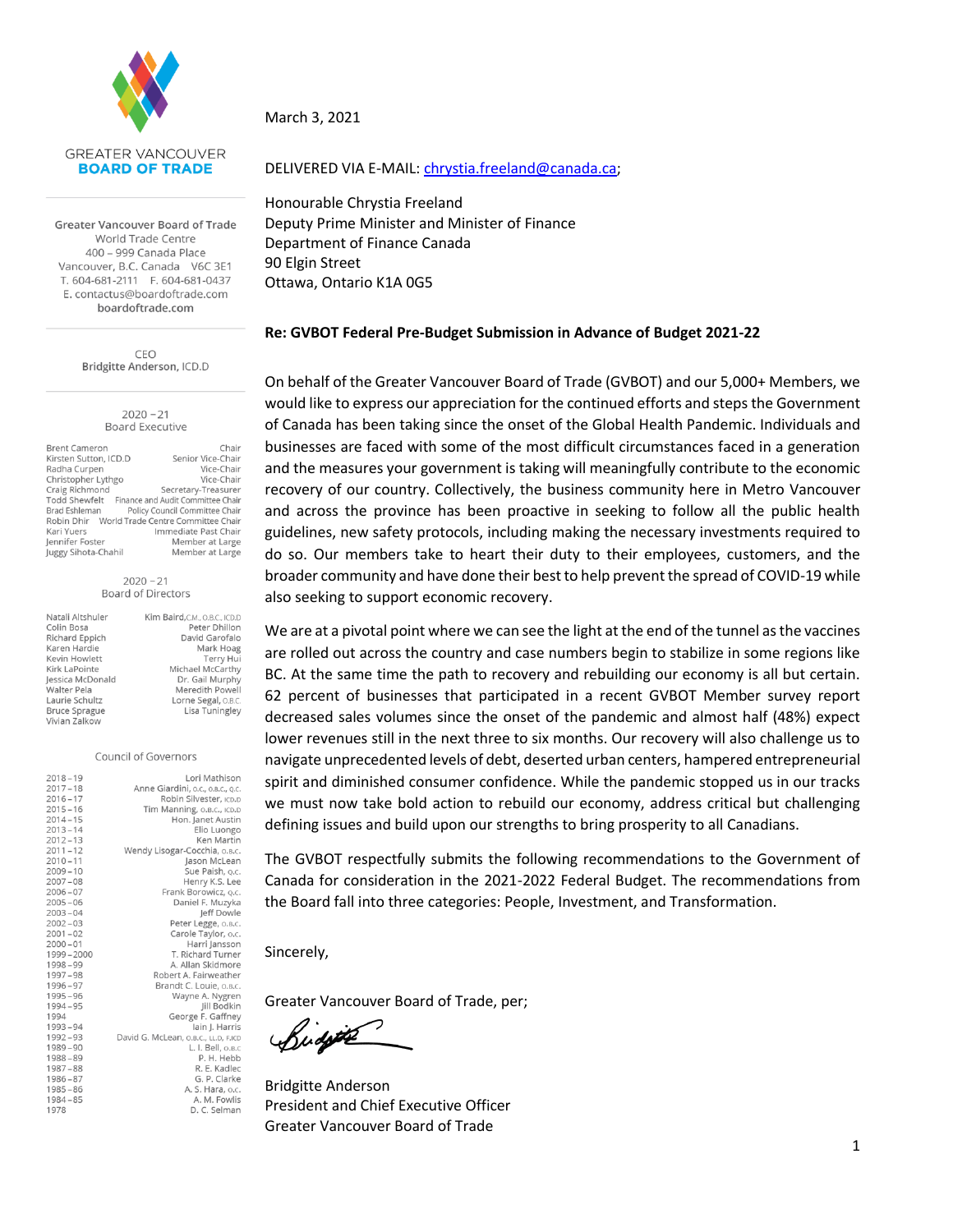# People

Canada's economic recovery will require us to put people first, which entails making the investments that secure the health and safety of Canadians while redoubling efforts to get people back to work and strategically preparing and investing in the workforce for tomorrow. In this way we can ensure that Canadians are safe and can find meaningful employment today while we prepare, plan and invest for a competitive and prosperous Canada post-pandemic.

## Public health

In planning the economic recovery of Canada, our top priority is ensuring that efforts are being made to avoid circumstances that would lead to another lockdown situation or significant outbreaks that overwhelm our health system. This will require **making the necessary investments in public health, including testing and vaccination capacity, infrastructure, and other measures to ensure our resilience, the safety of all citizens, and to support the viability of businesses and the economy if a second wave were to come.** The success of our economic recovery will be primarily driven by the success of the vaccine roll out and our overall ability to combat the virus.

As work continues and is being advanced earnestly on maintaining local capacity for public health, we urge you **to consider the regionality of those investments as well as the great companies and sector we have in BC.** BC is a leader in this area with great companies making meaningful contributions. In the Greater Vancouver region companies like bioLytical working on rapid testing, AbCellera working on antibody treatments (which recently received US FDA Emergency Use Authorization as a monotherapy for the treatment of COVID-19)<sup>i</sup>, Lifelabs and Telus Health can work alongside and support our frontline health care workers and administrators to continue to innovate, fight COVID-19, build resilience and keep Canadians safe. Now is the time to build on the momentum brought on by the pandemic and **capitalize on the health sciences cluster and its innovative companies to secure BC and Canada's position as a global leader in this area.**

## **Workforce**

#### Preparing the workforce for the digital transformation

As we near a year of the health pandemic, the emphasis on technology and the role it will play in our recovery and future economy is becoming increasingly pronounced. It is essential that efforts are made to **ensure that our workforce is keeping up with the digital transformation and evolving in tandem with the evolution of the nature of future jobs**. A digital transformation requires an education transformation. It is also crucial that the **government works with the private sector to promote greater equity in access to technology.**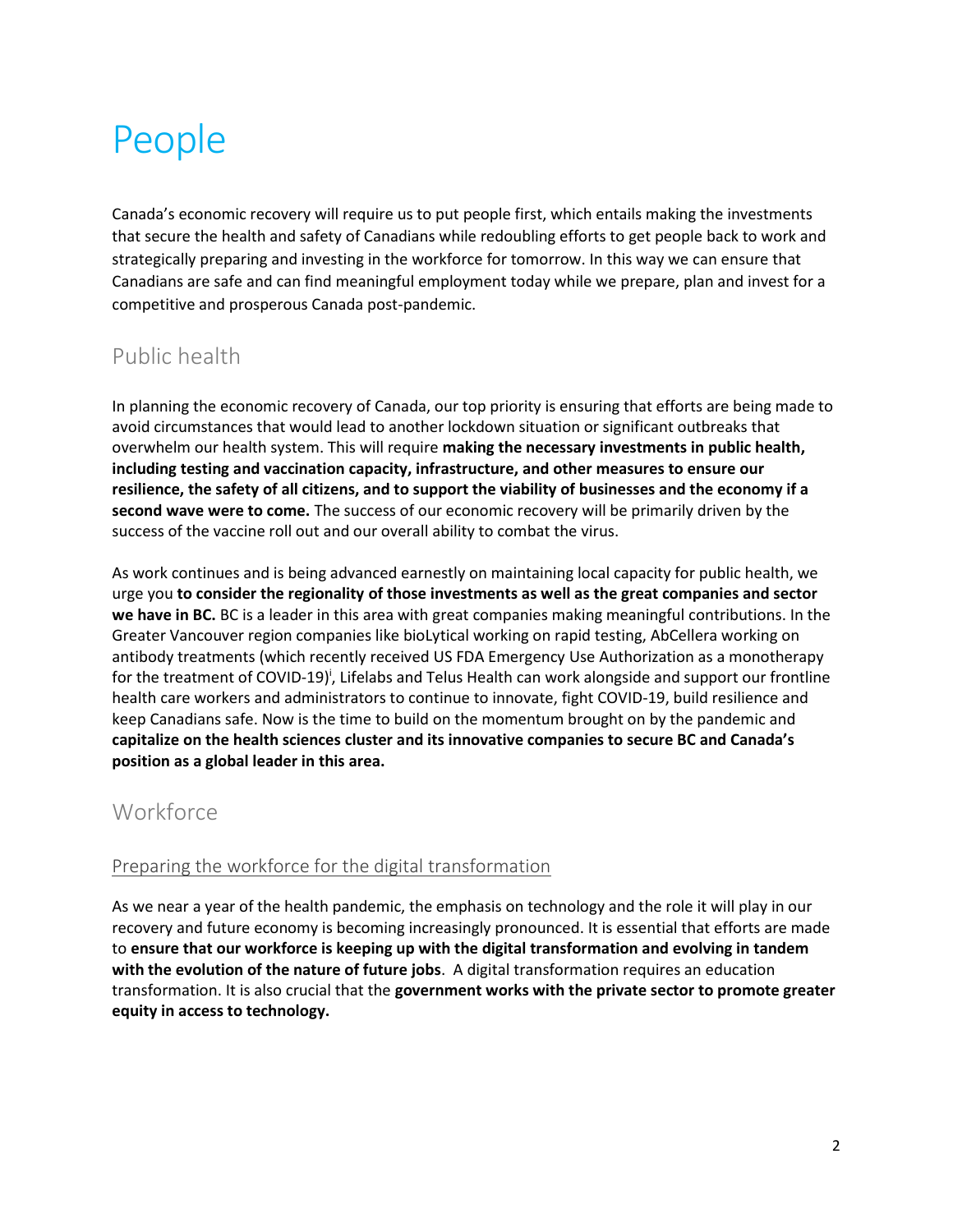#### Ensuring access and ability to participate in post-secondary institutions

Measures that **enable Canadian students to access, attend and participate in post-secondary institutions** will help foster future productivity levels while absorbing excess capacity at postsecondary institutions. **Providing students with the tools to access post secondary institution programs, working together and in collaboration with the private sector and provinces to secure funding for laptops and cellular sticks to access the internet are some measures the Government could consider.** Additionally, efforts to **support recent graduates navigate and access a difficult labour market** will help mitigate the potential of a "lost generation".

#### Training, re-skilling and micro-credentials

**Measures to train, educate, re-skill and support our workforce** will meaningfully reinforce our economic recovery and underpin our future competitiveness. It will be important that these measures can be **implemented quickly and that programs are short and/or condensed, are cost effective and can be done while on the job.**

In February 2021, BC Government announced a four-million-dollar investment (\$2 million from the Province and \$2 million through the Canada-BC Workforce Development Agreement) in the development and implementation of high-demand micro credentials, which serve as an expedited option for employees to upskill or shift focus to find their place in the labour market. This initiative will not only help Canadians whose employment has been impacted by COVID-19 to re-enter the workforce, but it will help them get ahead by attaining the skills our economy will increasingly need in the future. We encourage the Government to **continue its efforts in supporting and expanding micro-credentials so more Canadians can take advantage of opportunities in high-demand sectors.** 

#### Attracting and retaining a highly skilled workforce

Canada's high-quality workforce is a foundational strength that we must leverage as we consider how our country will recover. The quality of our scientific research institutions and availability of scientists and engineers score within the top 10 globally. If Canada were able to leverage its research institutions and skilled workforce in collaboration with public and private sectors, there would likely be a promising path to recovery and global competitiveness. Importantly, Canada must create an environment in which businesses are able to retain top talent and attract highly skilled international workers.

We are witnessing a widening gap between the skills needed by our Member businesses and those available in our workforce. Employment in science, technology, engineering and math (STEM) occupations is expected to grow faster than occupations as a whole in B.C., at an annual average rate of 1.8 and 1.1 per cent respectively between 2017 and 2027. It is estimated that B.C.'s tech sector will face a shortage of 30,000 workers by the end of this year<sup>ii</sup>. To build the economy for the future, we first need the workers of the future. The latest census statistics suggest that only 24.8 per cent of Canada's postsecondary graduates were from STEM fields<sup>iii</sup>. Furthermore, within this group, women were severely underrepresented. There is a need to **ensure we are both producing and attracting workers in STEM fields and that more women are represented in the field.**

We are particularly concerned about the extent to which the difficulty of retaining human capital will stunt investment in – and expansion of – the tech industry, a key driver of economic growth and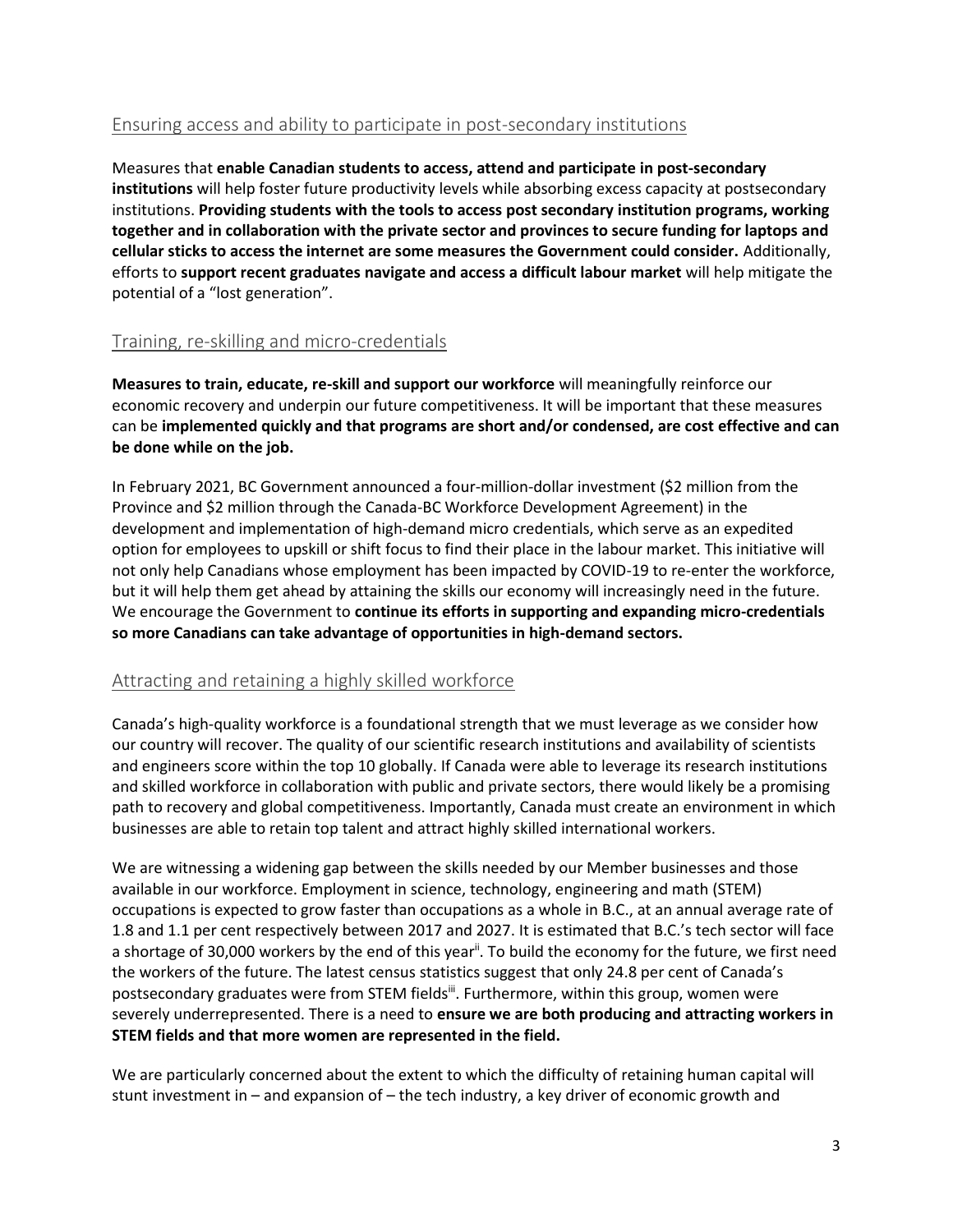innovation in Canada, and particularly within our region. Initiatives such as Canada's Digital Supercluster will help foster prosperity, however, **long term growth is dependent on the region's ability to affordably house and retain talent. Additionally, having a competitive tax system is one key determinant, alongside job growth opportunities and other factors, to being able to recruit and retain talent.**

#### A workforce to support infrastructure projects

GVBOT Members are also concerned about the availability of talent in trades and construction. Large infrastructure projects such as LNG Canada and Site C require an extensive and skilled workforce. Attracting and retaining labour in B.C. is an increasing challenge. **We call on the Government to work with other levels of government and industry to ensure that there are the appropriate training and workforce mobility policies in place as large projects advance in the province and across Canada.**

#### Indigenous Reconciliation

Indigenous youth represent the fastest growing source of labour in the country and will continue to do so in the future. According to The National Indigenous Economic Development Board significant challenges remain:

- In 2015-16, Indigenous youth represented 35 percent of all youth admissions to correctional services. This represents an increase from 2014-2015 when Indigenous youth represented 33 percent of admissions.
- Indigenous children made up 7.7 percent of all children under the age of 15 in 2016 but accounted for 52.2 percent of children in foster care in private homes.
- Regarding domestic violence, the 2014 General Social Survey (GSS) found that 40 percent of Indigenous respondents said they were physically or sexually abused as children, in contrast to 29 percent of non-Indigenous people who reported family violence.
- Suicide among First Nations youth (aged 15 to 24 years) across Canada is five to six times higher than among non-Indigenous youth.<sup>iv</sup>

Even prior to the pandemic, Indigenous people and youth have also been historically underrepresented in British Columbia's workforce. Indigenous youth aged 15 to 24, other than Métis, continued in 2016 to show deficit employment indicators (employment rate, participation rate and unemployment rate) compared to non-Indigenous youth the same age. Specifically, First Nations youth on reserve experience significantly worse employment indicators than other groups, with an employment rate of 17.1 percent, a labour participation rate of 28.9 percent, and an unemployment rate of 40.8 percent. The comparable rates for non-Indigenous youth are 52.8 percent, 62.1 percent and 12.4 percent, respectively.

#### We recommend that the Government **continue to work with the Government of BC and the private sector to improve employment outcomes for Indigenous peoples.**

First Nations, as well as Indigenous entrepreneurs also lack access to capital. At the same time, BC's economy is reliant on the ability to attract investment in our natural resource and infrastructure sectors. The vast majority of those projects impact the traditional territories of First Nations in some way. Many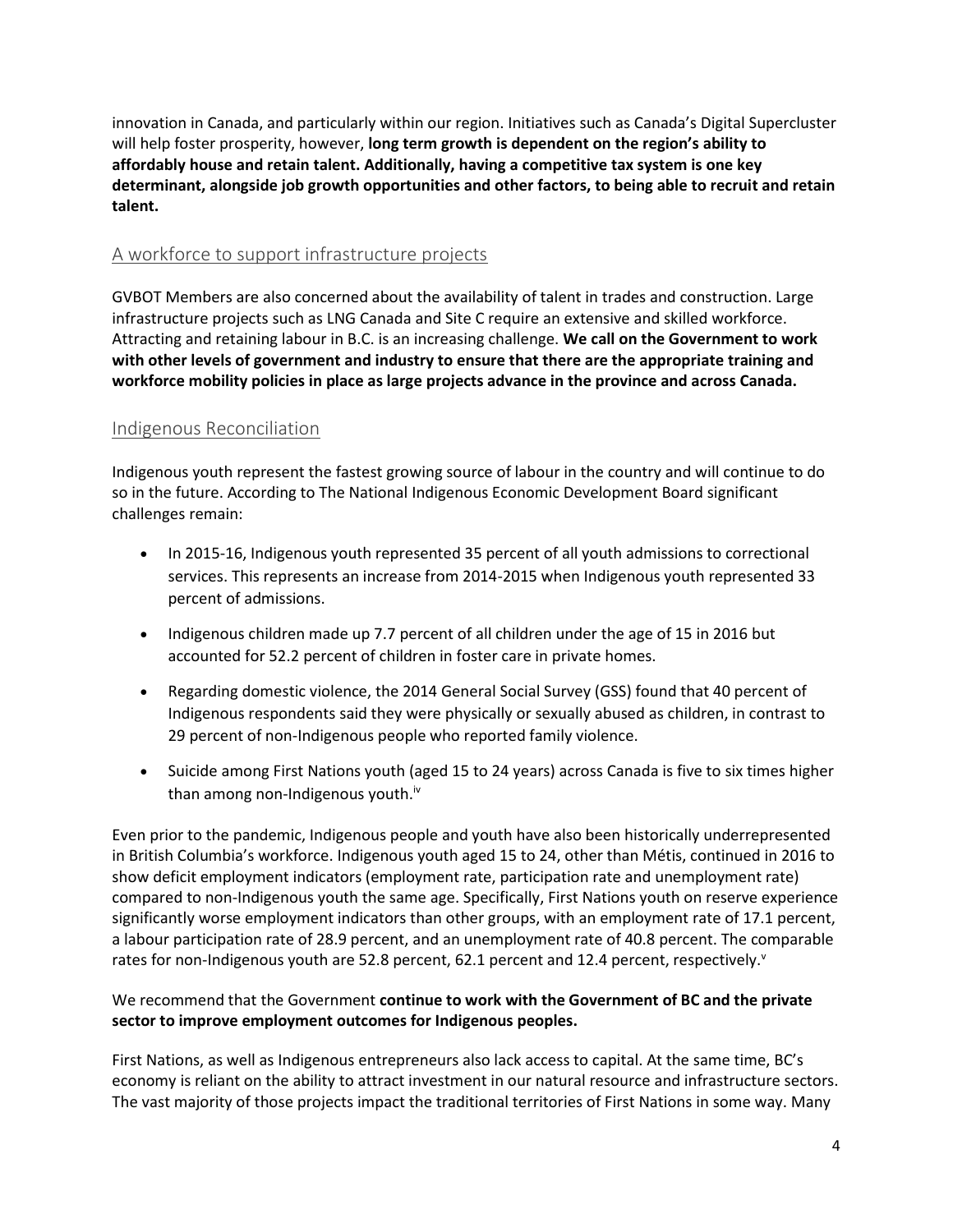First Nations have not been able to benefit or become partners in the provincial economy. One of the main precluding factors of First Nations' participation is access to capital at reasonable rates, available to the Province of BC and to municipalities. The First Nations Major Projects Coalition has proposed a Revolving Loan Facility, which would utilize the existing strength and safeguards of the First Nations Finance Authority to provide low-cost capital for equity participation in projects affecting First Nations' traditional territory. We recommend that the Government **consider the First Nations Major Projects Coalition's proposal for a Revolving Loan Facility, in conjunction with the private sector and other orders of government, to provide greater access to affordable capital to enable broader Indigenous participation in the economy. The Government should also continue to promote the services of the First Nations Finance Authority and First Nations Financial Management Board.**

## Investment

Beyond recovery, the future prosperity of Greater Vancouver is contingent upon foundations laid today. Our region needs strategic investments that help our businesses and the broader society overcome the pandemic while also paving the way for longer term competitiveness, including meaningful action to establish a fiscally sound macroeconomic environment, addressing an overly complex tax system and improving the regulatory environment.

Making the investments that help position Canada as an attractive place to live, invest and do business should be top of mind when considering how we might rebuild our economy to be better than prepandemic. Investments in transit and transportation infrastructure will help create jobs and support our recovery in the short term, while preparing our economy for long term growth. Additionally, injecting targeted funds into growth drivers for the economy, such as the gateway and travel sectors, will help maximize recovery investments.

## Fiscally sound foundations

Governments have taken unprecedented fiscal and monetary action to support people and business during these times. The GVBOT appreciates the Government's efforts to provide timely support during the pandemic and recognizes that programs had to remain broad and far-reaching to minimize the number of individuals and businesses that fell between the cracks. While revenues will be hit hard for some years and Canadians and businesses will require additional support, we must **ensure that support programs and new investments are laser focused on those individuals and industries that require support, provide good value for money and make our country more productive.**

A recent GVBOT survey of its members found that many businesses have been - and continue to be significantly impacted by COVID-19 and rely on government support to survive. According to the survey, 62 percent of businesses are still experiencing decreased sales volumes as a result of the pandemic and only 49 percent of businesses expect to return to business as usual when government support ends. There are 4,400 fewer businesses in the Greater Vancouver region since the onset of the pandemic and many businesses are holding on thanks to initiatives such as the Canada Emergency Wage Subsidy.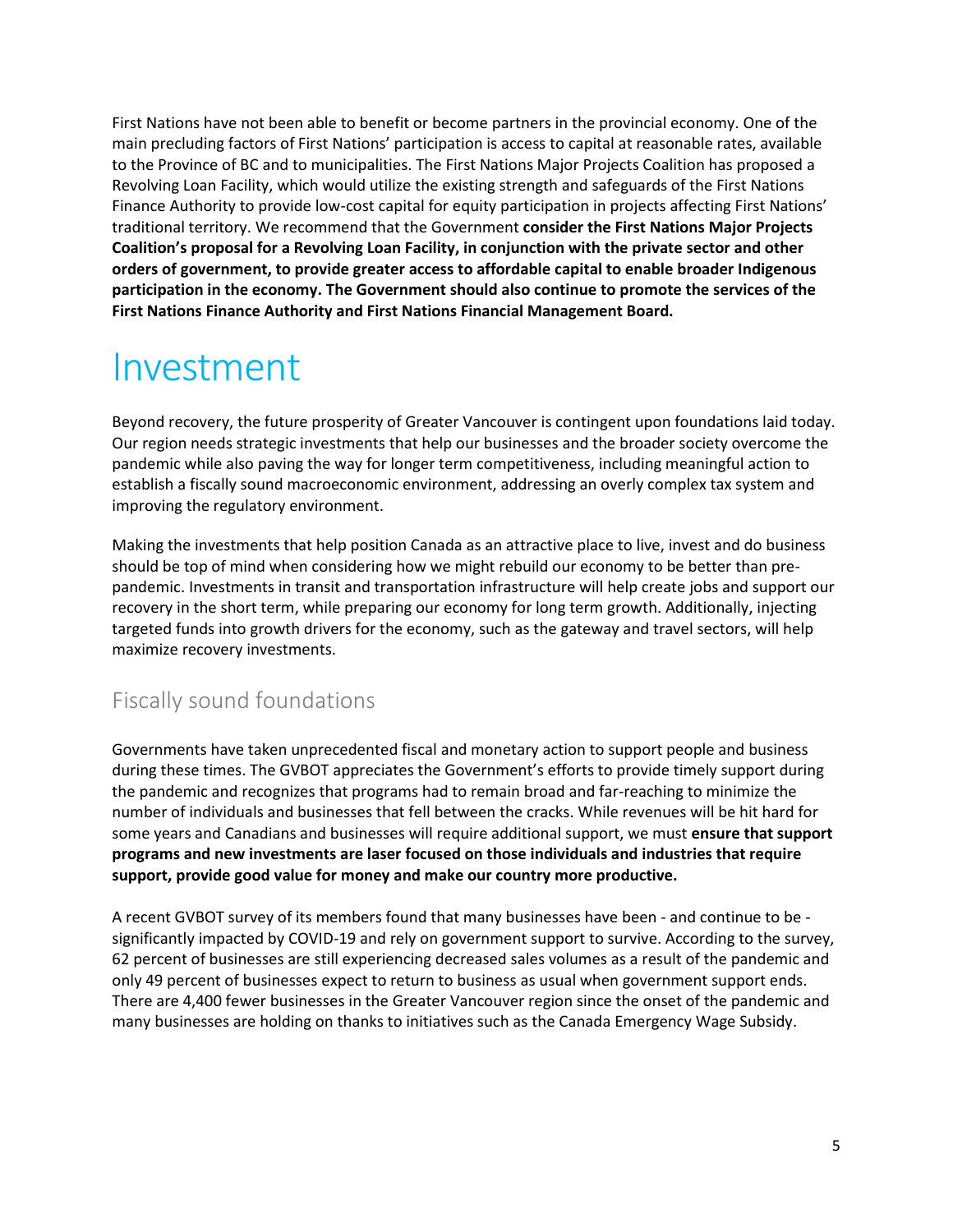#### **COVID-19 Impact on Greater Vancouver Businesses**



*Source: GVBOT Member survey January 2021*

On the other hand, it has become evident that certain areas of the economy were more insulated than others, proving resilient or more favorably positioned to overcome and emerge from the depths of the pandemic-induced impacts. With a federal deficit forecasted at upwards of \$380 billion for 2020-21, Canadians were fortunate that the Government had the available fiscal capacity to provide relief. Moving forward, it is crucial that COVID-related spending is temporary and focused only on those that are in need of support/where support can be effective. **The clear pronouncement of a fiscal anchor to guide the government's decision-making moving forward** would be welcome, even as there continues to be uncertainty.

We believe that **the \$70 to \$100 billion that was set aside in the fall fiscal must be targeted, focused, and have a clear economic rationale**. Corporations, and especially small businesses, and provinces both have taken on additional debt and may be less likely to have the capacity to partner on initiatives or new planned spending.

## Tax competitiveness and simplification

We applaud the Government on the progress it has taken to improve tax competitiveness through initiatives such as the 'Accelerated Investment Incentive' and tax write-offs targeting the manufacturing and clean energy sectors. This will have a positive effect on Canada's marginal effective tax rate, which the GVBOT raised concern about in [Scorecard 2018.](https://www.boardoftrade.com/scorecard2018/)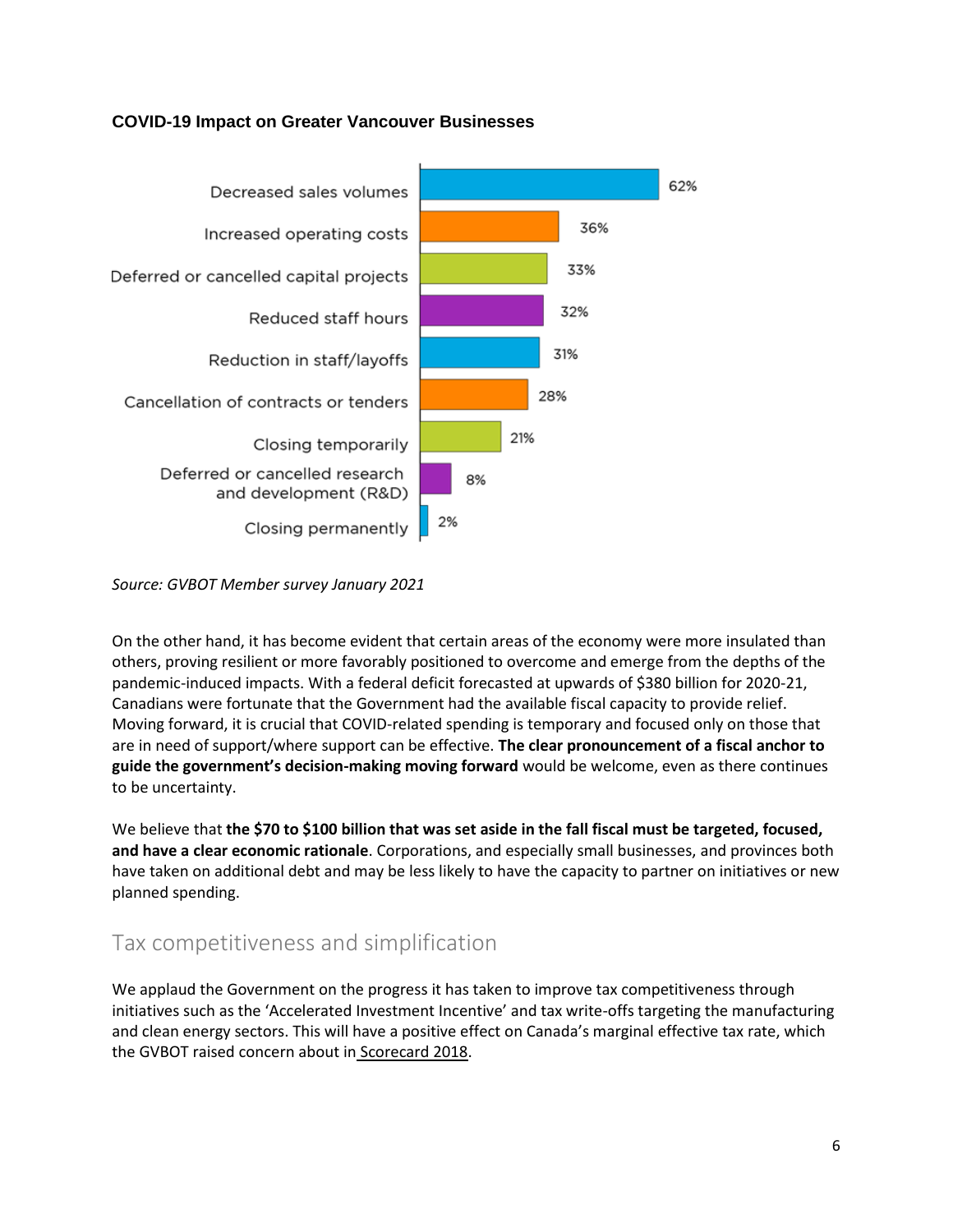#### Tax simplification and review

 $\overline{a}$ 

However, the GVBOT remains concerned about the overall complexity of the Canadian tax system, especially at a time when businesses and individuals are already grappling with the additional burden and complexity brought on by the pandemic. Highly complex and wide scoping tax measures have the potential to create uncertainty with respect to routine business transactions and increase the administrative burden on taxpayers. This disproportionally affects small businesses. **The GVBOT calls for greater tax simplification while maintaining a broad base, which could lead to a less complex and more fair system for all taxpayers. Tax system simplification, reducing the administrative burden and competitiveness should be included as key objectives in the government's review of Canada's tax regime.**

#### Competitive tax policy for recovery and growth

As we turn the page in this pandemic and begin the hard work to rebuild our economy, it is crucial that **tax policy supports and encourages economic activity and growth** instead of deterring it. This is particularly important in light of the significant accumulated national debt and the temptation to pay it down through increases to the marginal tax rate or otherwise, which would deter investment activity and harm our competitiveness at a time when the world is competing for vital recovery dollars.

Additionally, it is critical that we **maintain a competitive tax structure to attract and retain talent**, especially in light of the new US administration which is posed to take a more friendly approach when it comes to immigration policy and foreign workers. Our leadership talent will play a critical role in leading the businesses through recovery, jump starting economic activity and garnering business growth, and a competitive and attractive tax environment will help ensure we attract and retain the talent required to navigate these uncertain economic conditions.

It is imperative that the **Government take a "do no harm" approach by refraining from adding to the financial burden on businesses and exploring options for peeling back the layers of taxes and fees already imposed.**

#### *Ensuring a climate for infrastructure investment to build gateway resilience and capacity*

Canada's gateway sector is a key driving force for the nation's economy, facilitating the movement of Canadian goods across the country and to international markets. **Improving the climate for infrastructure investment in Canada's gateway sector is imperative** to address the growing pressures and demands on the sector, support the needs of our growing economy, ensure resilience to protect the nation from future economic shocks and to enhance our competitiveness in light of the recent U.S. tax reform<sup>1vi</sup>. Further, enhancing the investment climate for gateway infrastructure will allow for private capacity enhancing investments that in turn support the whole national supply chain and economic recovery process.

<sup>1</sup> In the United States, in 2017, the *Tax Cuts and Jobs Act* reduced the federal statutory corporate tax rate for U.S. companies from 35% to 21%, while the Base Erosion and Anti-Abuse Tax (BEAT) minimum tax increased costs for Canadian railways. This provision forces U.S. entities to pay the BEAT on payments made to foreign affiliates, without a corresponding offsetting credit or deduction for the equivalent amount of BEAT paid in the U.S.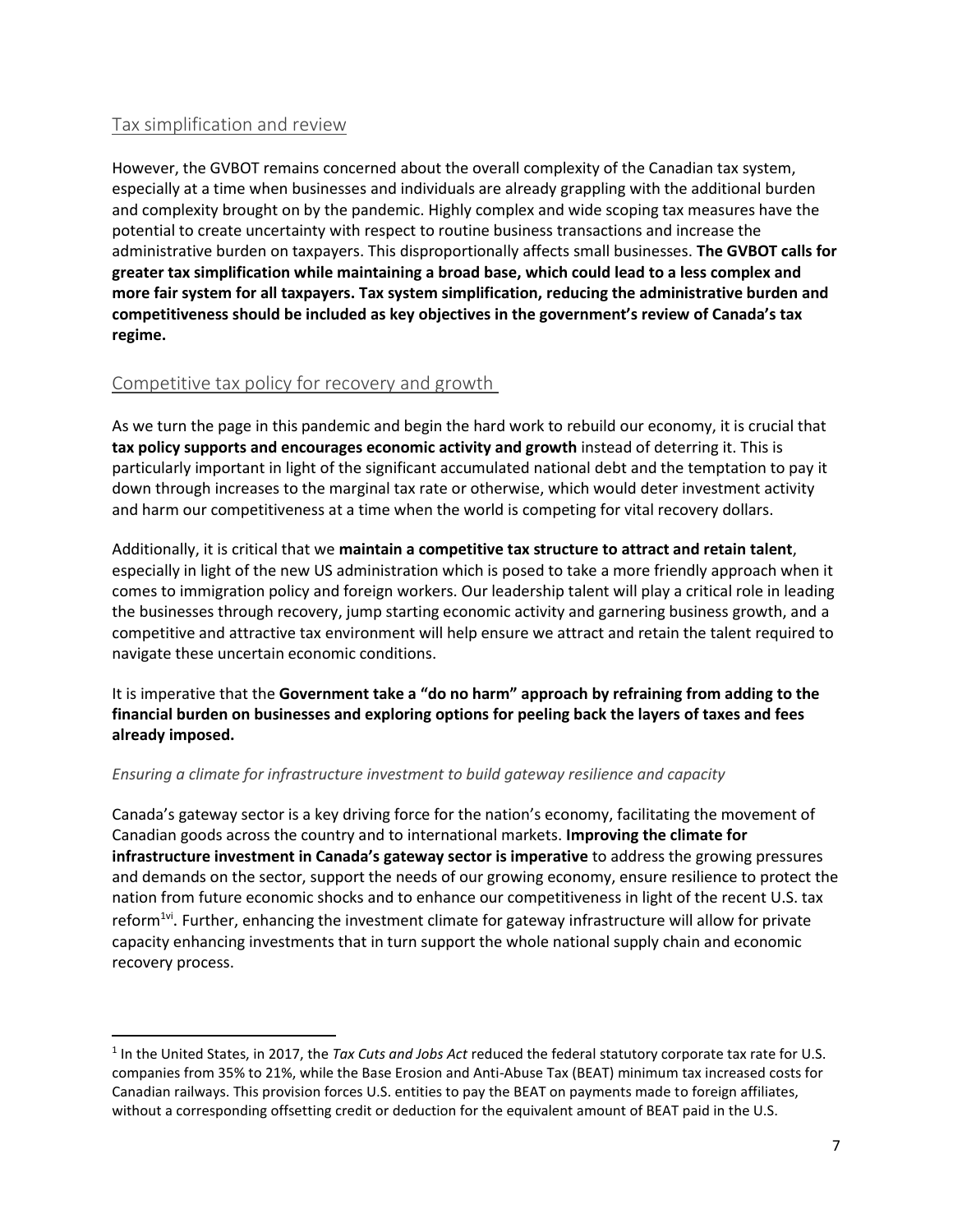Canada is a trading nation and the importance and relevance of trade is only expected to grow; the Government's 2018 Fall Economic Statement set the target of increasing Canada's overseas exports by 50 per cent by 2025vii. Implementing mechanisms that encourage investments in Canada's gateway sector will help expand the capacity and efficiency of our trade enabling infrastructure, which will be critical as our country prepares for economic recovery and beyond to prosperity. We encourage the Government to **continue working with gateway industries and stakeholders to explore a policy framework, including tax measures, to incent investment in necessary capacity enhancing gateway infrastructure.**

#### *A competitive tax regime for gateway infrastructure - a lens on rail*

The onset of 2020 highlighted the national importance of railways and the gateway. Rail blockades resulted in hardships that were felt across the country as the movement of vital goods to and from communities across the country were brought to an abrupt halt. Our current reality has increased the awareness and appreciation for a robust gateway sector and the importance of maintaining the fluidity of global supply chains. The health pandemic has drawn attention to the essential service that our trade corridors and broader gateway industries provide, as they facilitated continued access to essential goods such as food and personal protective equipment (PPE) throughout the pandemic. The gateway sector was also a critical enabler of core parts of Canada's export economy that were among the brighter elements of an economy that faced many challenges overall.

As recent U.S. tax reforms have altered the competitive landscape in North America, tax changes in Canada must ensure that the rail section and investment in rail infrastructure remains competitive. An important manner in which this can be achieved is through accelerated depreciation on capital investment. This significant measure would ensure that railways continue to make investments that improve safety, environmental performance, and enhance capacity to meet the needs of customers and the Canadian economy. Therefore, the GVBOT recommends that the Government **enhance the depreciation regime for rail infrastructure investment to promote greater investment in rail infrastructure, to support Canada's competitiveness as a trading nation, and to meet the needs of the growing national economy and trade volumes.**

## Ease the regulatory burden

In a recent GVBOT study, the majority of businesses said reducing the administrative burden or making regulations more efficient would be the most helpful government initiatives to help them recover from COVID-19.

Canada's regulatory system is an enigma composed of complex, overlapping rules that are costing our economy and stifling business, opportunity and growth. Death by 130,000 Cuts: Improving Canada's Regulatory Competitiveness, by the Canadian Chamber of Commerce finds that Canada's regulatory system consists of overly cumbersome and costly rules that create an enormous cumulative regulatory burden and hinder the business environment<sup>viii</sup>. Inefficient processes and poorly conceived regulations result in less business creation, expansion, investment and innovation, and fewer economic opportunities for Canadians. **We urge the Government to include economic impact assessments in Canadian regulators' mandates in order to embed business growth and competitiveness considerations in the regulatory system.**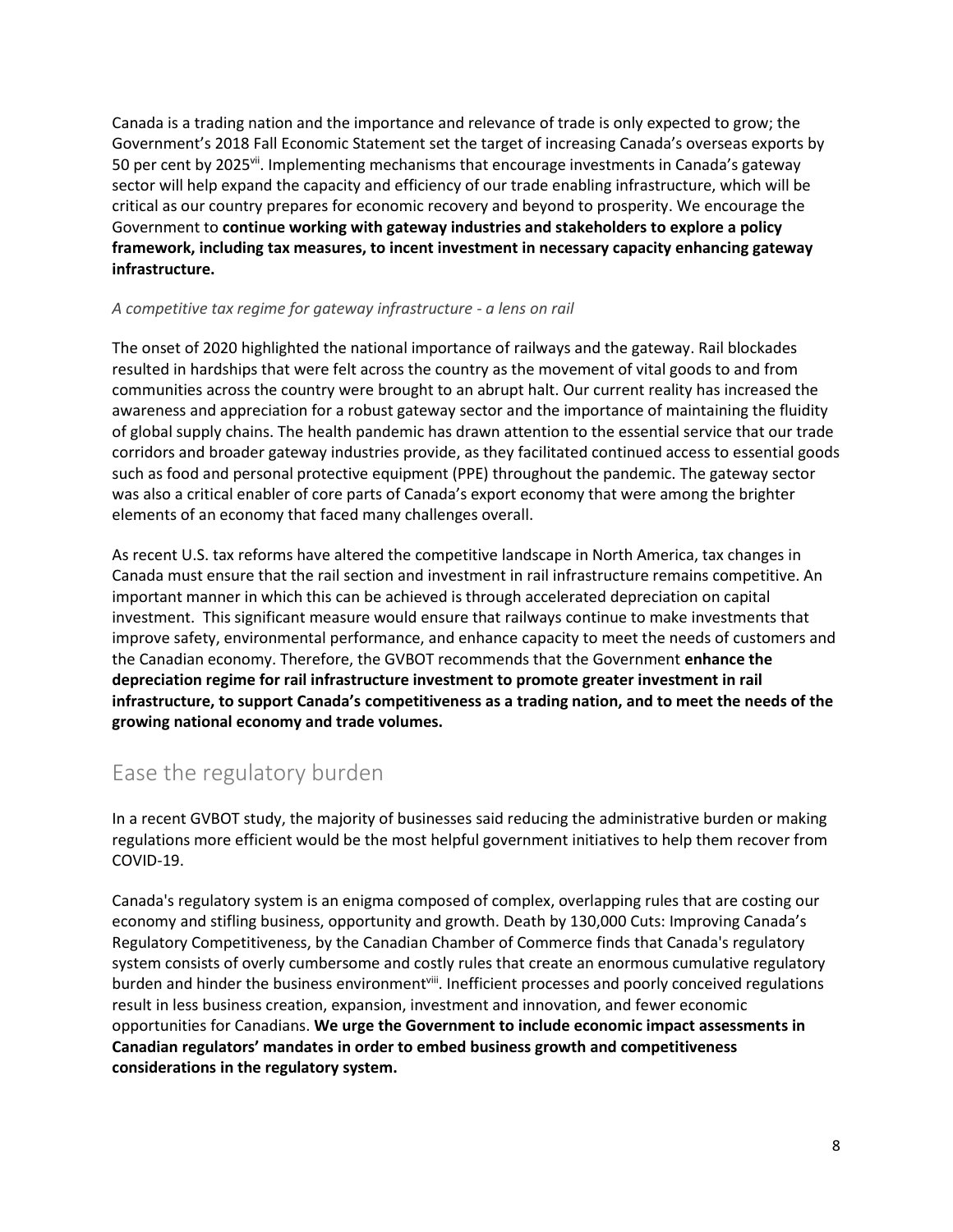This regulatory burden is further compounded by an increasing number of complex municipal, provincial, national and international rules. Our Members who work across multiple jurisdictions also contend with a patchwork of regulatory regimes, each with specific compliance requirements.

#### Regulatory burden and clarity

While we acknowledge the challenges and importance of balancing public interest when it comes to building infrastructure, such as ensuring projects are procedurally sound, guaranteeing safety and environmental protection; businesses across Canada are feeling constrained by a regulatory process which is opaque, lengthy and bureaucratic. Complex layers of regulation hinder Canada's ability to build projects and grow the economy.

Uncompetitive regulatory policies increase time and costs for businesses, hamper investment and send negative signals to the international investment community. Further, if firms are not confident that they will be granted the necessary permits once regulatory requirements have been met, companies are much less likely to invest in Canada.

In 2020 the World Bank ranked Canada 23<sup>rd</sup> in their "Ease of doing Business" indicator, a five-place loss since 2017. Canada ranked 64<sup>th</sup> in the "Dealing with construction permits" indicator. According to the World Bank, it takes 249 days to obtain necessary licenses and permits, complete required notifications and inspections, and obtain utility connections for building a warehouse in Canada, this is nearly 100 days longer than the OECD average of 152 days<sup>ix</sup>.

We are encouraged by the recent announcement of the Centre for Regulatory Innovation, which will guide Canadian businesses through the federal regulatory system and help them connect with relevant regulatory bodies. Further initiatives will also help to modernize regulations or reduce the administrative burden on businesses, such as Targeted Regulatory Reviews, the development and work of the External Advisory Committee on Regulatory Competitiveness and the review of the Red Tape Reduction Act. We encourage the Government to **continue supporting these initiatives as well as the work of the Committee, ensure continued efforts and progress are being made and consider recommendations that address and relieve the regulatory burden on business.**

#### United Nations Declaration on the Rights of Indigenous Peoples (UNDRIP)

We encourage the Government to continue the journey of reconciliation to create further certainty for investment to build a stronger and inclusive economy. We encourage the Government to ensure they are coordinating and legislating similar language to the province of B.C.'s legislation as you move to adopt the United Nations Declaration on the Rights of Indigenous Peoples. Many businesses in B.C. are leading the way in their approach to reconciliation and the depth of their consultation, partnership, and adherence to the principles of UNDRIP. **Clarifying and working towards greater certainty on the land base, building capacity, access to capital, and clarity around the complex governance issues will be important milestones that require government attention moving forward.** In addition, the business community wants to be a partner in working with Indigenous Nations and federal departments to ensure a high level of standards, expectations, and the roles of each partner in consultations. These partnerships will contribute to economic sustainability for communities.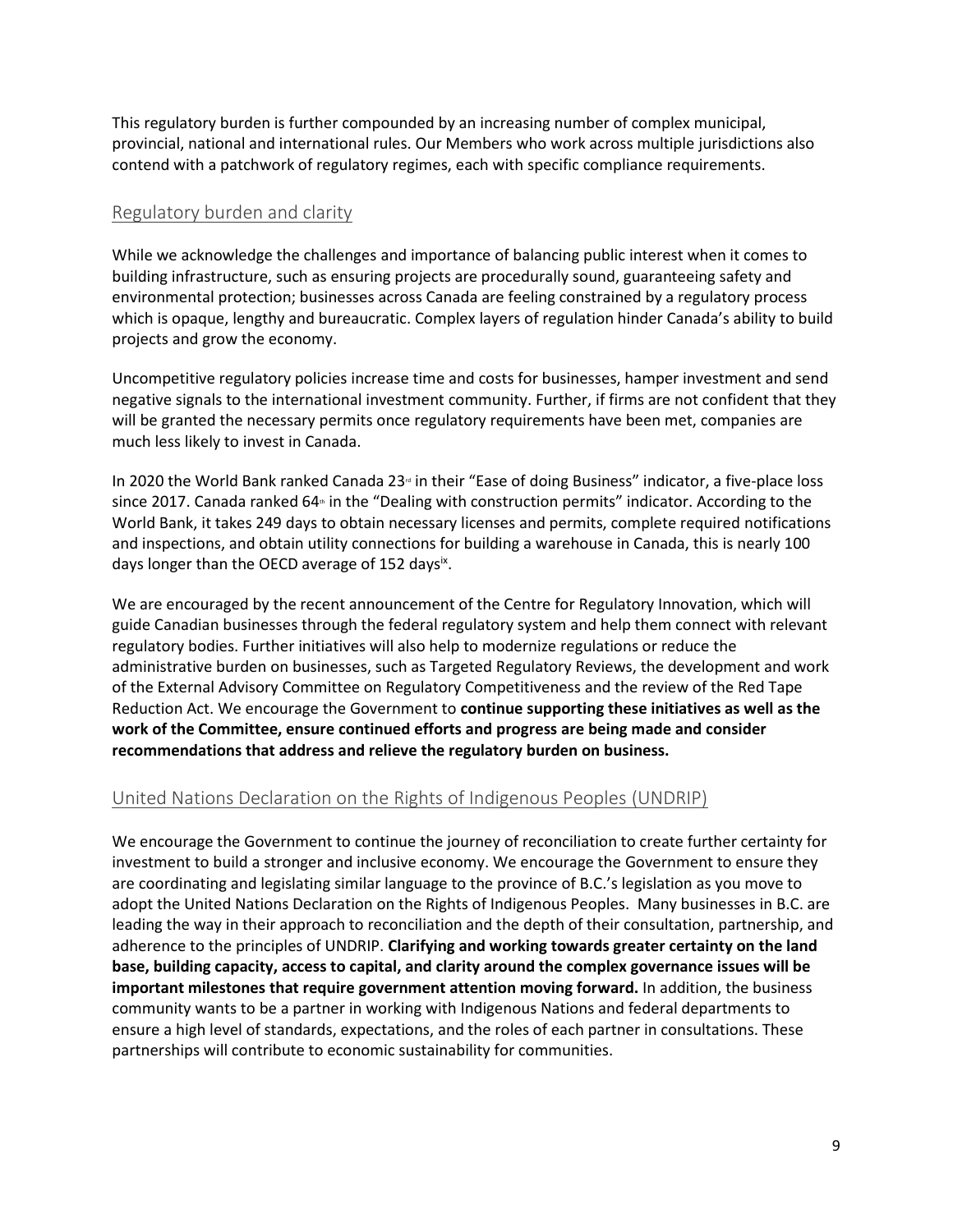Many Indigenous Nations in B.C. are now securing their own economic futures through economic development and partnership. B.C. is also a leader in Indigenous led ESG investing, whether it is the Musqueam, Squamish and Tsleil-Waututh (MST) Nations vast real estate holdings and developments, which include the potential for Indigenous investment into public transit, the Haisla Nation's interests in LNG, or the Tsawwassen First Nation's commercial development, we believe that with the right support, B.C. can attract investment and advance reconciliation. We know UNDRIP is only one tool to ensure governments and businesses respect Indigenous rights and **strongly encourage the Government to continue to advance the longer work of reconciliation with First Nations,** because not only will it be the best way to provide greater certainty for everyone, but it will also lift Indigenous communities economically. We also encourage the Government to **innovate to allow First Nations to access capital to become economic partners in major projects.** 

## Investing in transit, transportation infrastructure and the gateway

A recent presentation by Peter Hall, Chief Economist of EDC at the GVBOT's annual Economic Outlook Forum in January 2021 highlighted the growing importance of trade for the Canadian economy in a post pandemic world and that infrastructure and gateway investments are two critical elements that will determine our ability to fully engage as a trading nation.

As Canada's gateway to the Asia Pacific, Greater Vancouver depends on the fluid movement of people and goods in, through and to our region. In order to be an effective conduit for Canadian goods to global markets we must be able to effectively address bottlenecks, choke points and congestion while accommodating increasing exports and population growth. Investing in public transit, transportation infrastructure and increasing gateway throughput are critical, not only in our capacity as Canada's gateway to the Asia Pacific but for the economic rebound and future prosperity of our nation.

#### Advancing the region's priority infrastructure projects

#### *Transit infrastructure*

We are very pleased by the Government's recent announcement to invest \$14.9 billion for public transit projects over the next eight years. While transit agencies have seen massive declines in ridership and revenues since the onset of the pandemic, the announced investment will help ensure that many longer-term capital projects remain viable. The \$5.9 billion dedicated to short term funding for shovelready projects will ensure that good projects receive the financial support required to proceed despite the current challenging economic context. In light of the recent funding announcement we recommend the Government **work with the Government of BC and other partners to advance key transit projects within Greater Vancouver, including rapid transit in Surrey and to Langley and the Broadway Millennium Line extension to the University of British Columbia**. We welcome the recent announcement of an increased infrastructure envelope and a permanent fund for transit.

Regional funding partners, as well as the province, may be increasingly challenged or reticent to provide their cost-shared portion of projects, especially as operating funding deficits are expected to persist for many years. **Innovative approaches and reassessing the terms and conditions of some programming to ensure investments can continue may be required.**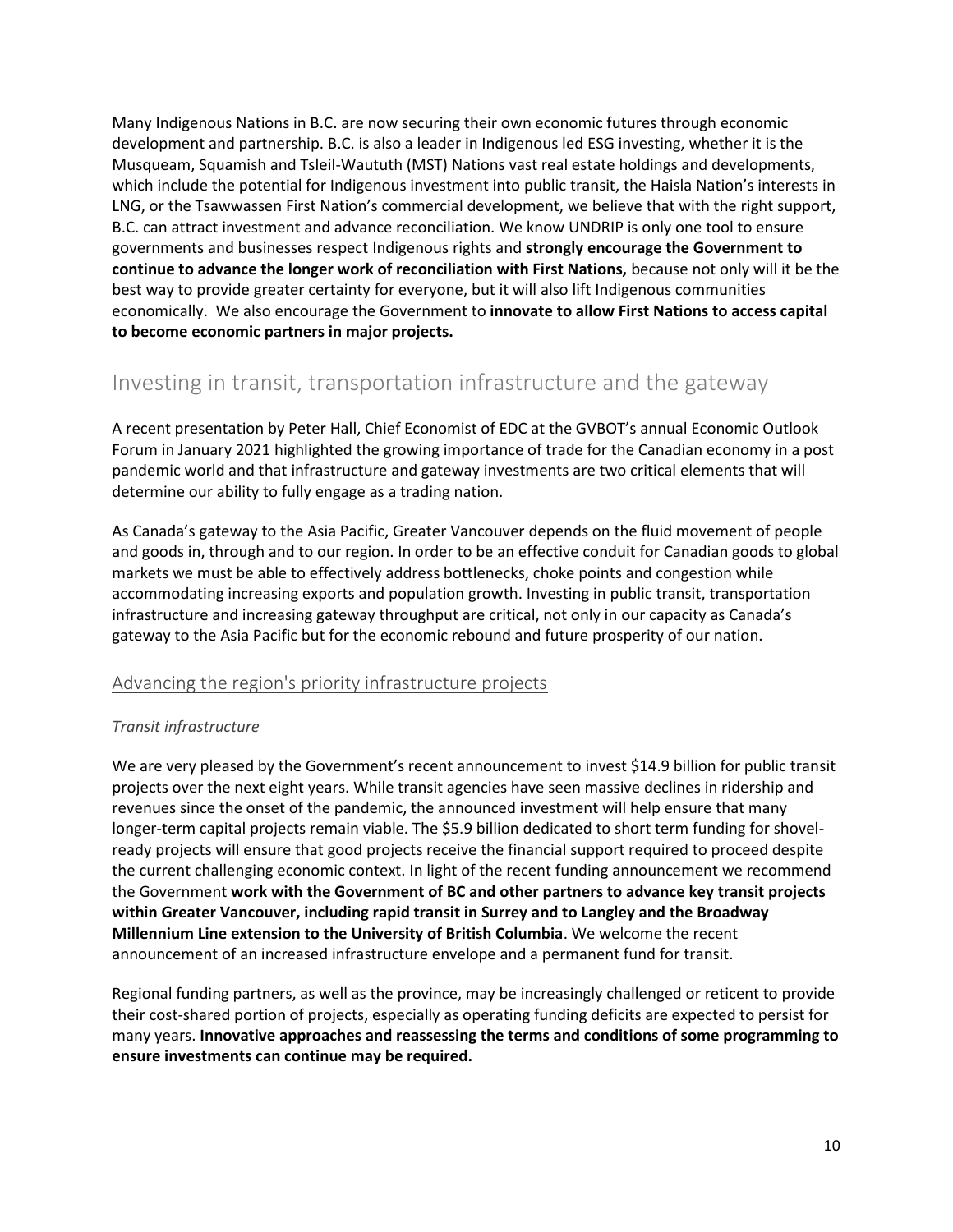#### *Continue to support key provincial and private sector infrastructure projects*

The Government of BC and the private sector have important transportation infrastructure projects lined up and it is critical that these move forward. While it is encouraging that public transit projects seem to be moving ahead, there will likely be a need to **accelerate additional economically focused infrastructure projects.** In a recent survey of our Members, between 32 percent to 40 percent have had capital projects, contracts and/or tenders either cancelled or deferred. Thus, as private projects in the near-term and through the next nine to 24 months are expected to slow down, there is a need to **continue and enhance public infrastructure projects.**

We encourage the Government to **support projects that improve mobility and livability for citizens and communities, enhance productivity and the fluidity of supply chains, curb congestion and emissions and stimulate economic activity that will help stand our regional economy back up again.** Such regional priority projects in Greater Vancouver include the **George Massey Crossing and the expansion of Highway 1** and **investments that increase the capacity and throughput of our gateway.**

Additionally, we encourage the Government to **work with all levels of government to prioritize national infrastructure investments, based on the identification and prioritization of each region's unique needs, targeting investments from the bottom-up and improving the use of limited labour resources.**

#### *Investments to reduce transportation emissions*

**The electrification of public transit and of our transportation system** remains a key opportunity for emission reductions in Greater Vancouver. Similarly, **providing targeted incentives for the research and development of heavy and commercial electric vehicles, including the development of electric ambulances, continuing to provide incentives toward the purchase of new and used zero-emission vehicles (ZEV) for individuals and corporations, building the required charging infrastructure and significantly increasing the electrification of federal Government and Crown vehicle fleets** will help drive innovation, stimulate economic activity and enable us to achieve our environmental targets.

#### Improving regulatory processes to support major projects

Additional efforts will need to be made to ensure that private sector projects are able to succeed. Ensuring a regulatory environment that streamlines processes, reduces red tape and fosters investments in major projects will support the economic recovery of our region. Projects like the FortisBC LNG expansion project at Tilbury, which is undergoing a provincial assessment or container terminal expansion in our region, undergoing a federal assessment, can spur economic activity through the creation of jobs and would offer significant economic benefits to the province in the near future. **All projects that either have an approved environmental certificate or are starting the process to obtain one should be examined and supported by a whole-of-government effort.**

#### Build gateway capacity

Canada's gateway sector is a key driving force for the nation's economy, facilitating the movement of Canadian goods across the country and to international markets. Over the years, the Government has meaningfully invested in critical capacity enhancing gateway infrastructure projects in a way that has incented the participation of private sector partners. Investments to date have resulted in increased capacity, fluidity and efficiency of the gateway. Through the \$2.4 billion National Trade Corridors Fund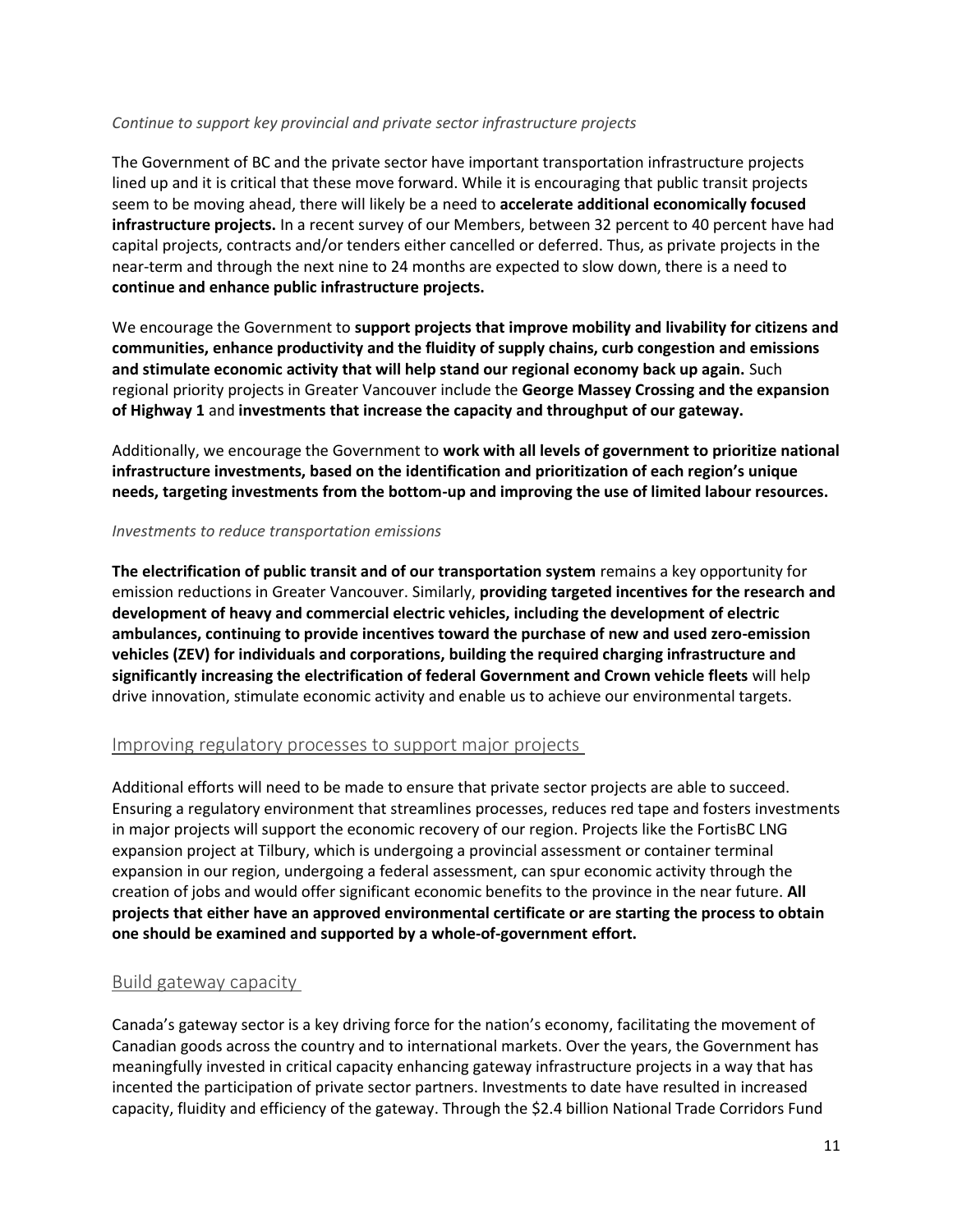(NTCF), a key element of Transportation 2030, the Government of Canada has focused investments in strategic infrastructure projects to address transportation bottlenecks, vulnerabilities and congestion along Canada's trade corridors<sup>x</sup>. As of February 2020, more than \$1.7 billion had been committed to through the NTCF for 82 marine, air, rail and road projects<sup>xi</sup>. These important initiatives help Canadian companies access and compete in key global markets and trade more efficiently with international partners.

Through the National Trade Corridor's Fund, the Government has made very meaningful investments in our region. There is scope to **enhance those efforts to increase competitiveness of our corridor. We encourage the Government to recapitalise the NTCF to allow more funds to be directed to critical gateway infrastructure projects in the near term.** There are also key infrastructure assets integral to the growth of that gateway that are owned by the federal Government, including the New Westminster bridge. This bridge handles annual cargo equivalent or greater to the entire Port of Montreal. **As the Government considers options for the replacement of the New Westminster bridge, we encourage it to view the asset in light of its significance to the future of Canada's trade and overall national interest.**

For the most part, the Greater Vancouver gateway and its broader transportation system have been and continue to be a key strength for BC, having largely performed well during the pandemic. Cargo tonnage moving through the Port of Vancouver saw a year-over-year increase in 2020 and rail saw record grain movementsxii. On the other hand, YVR saw more than 17 million fewer passengers move through its terminals in 2020 compared to a year earlierxiii. We encourage the Government to **continue supporting the areas of the Greater Vancouver gateway sector where necessary while continuing to nurture, invest and grow our gateway capacity.**

Additionally, given its significant economic importance, the GVBOT recommends the Government to **convene all relevant stakeholders to create a comprehensive Gateway growth strategy to ensure its long-term viability and resilience.**

While the GVBOT has been pleased to see significant financial commitments for key 'bottleneckeliminating' projects through the NTCF, **addressing the remainder of the projects outlined in the Gateway 2030 initiative through recapitalisation of the fund and ensuring that funds are directed towards these critical projects** will go a long way to maximize potential benefits for the local, provincial and national economies.

## Supporting the Travel sector

The airline and travel sector have been particularly hard hit by the pandemic. We encourage the Government to **maintain an open dialogue, follow international best practices, and work closely with the sector to ensure it is able to thrive when safe to do so.** Additionally, the GVBOT recommends the Government to **prioritize innovative approaches to travel restrictions, such as rapid-testing trials/protocols that allow for domestic and international travel when it is safexiv .** We recommend that the Government work with the Provinces and international agencies to **support new technology that would facilitate rapid testing and screening processes**. For example, Lufthansa has implemented a rapid test, which is integrated into a boarding pass to enable passengers to travel and safely avoid quarantine. Canada and the Provinces should **be active participants in seeking innovative approaches that would allow for safe and effective international travel.**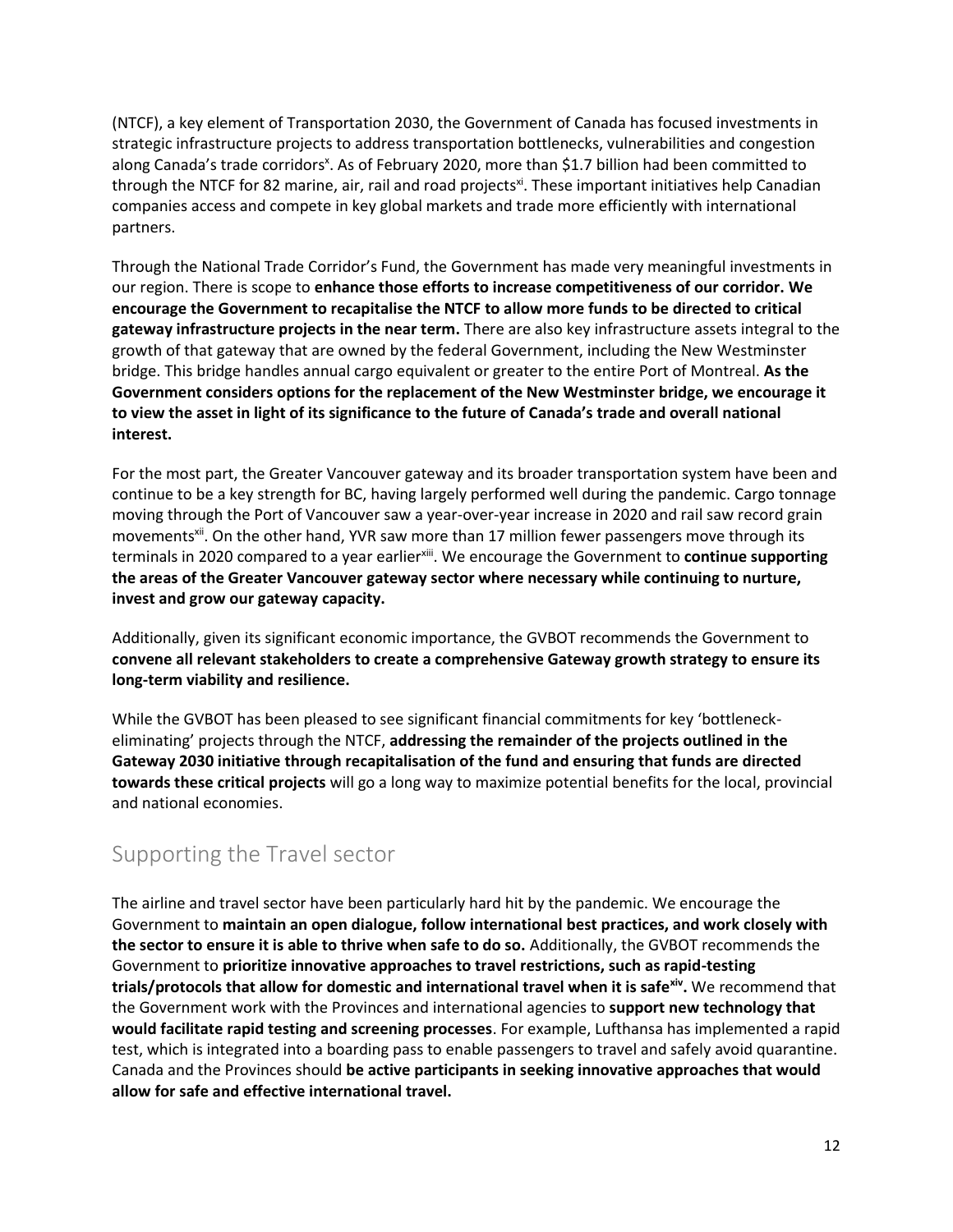In September 2020 the BC Government appointed the Tourism Task Force (the task force) to make recommendations to support a strong recovery from COVID-19 and enhance the industry's long-term competitiveness. As suggested by the task force, the Government could **explore a pilot program to establish healthy travel corridors within defined bubblesxv .**

#### Connectivity

Connectivity enhances opportunity for Canadians, enabling them to actively participate in our economy and access health care or other services regardless of where they are in the country. The GVBOT encourages the Government to **continue its efforts and build upon the good work done to date, to connect rural BC communities virtually.**

However, we encourage the Government to **collaborate with stakeholders and public health partners to develop a strategy for creating conditions necessary for the successful, safe restart of the aviation sector, including airports, airlines and navigation services** to avoid any further service reductions, which deteriorates the physical connectivity of our country, isolates rural communities and hinders an inclusive recovery for all Canadians.

#### *Defer or relieve fixed costs*

The task force also identified that while COVID-19 support programs did a good job in addressing variable costs, businesses were left struggling to cover fixed costs. In line with the task force recommendation, the GVBOT recommends the Government to **postpone until December 2022 or forgiveness for any fixed costs under the purview of the federal Government such as tenure and other Crown fees such as park use permits.** Additionally, **encourage the Provinces to defer fixed costs under their control.**

# Transformation: Preparing for tomorrow, today

Stark disruptions resulting from COVID-19 have presented the Government with a unique opportunity to address deep-rooted issues and transform our country for long term prosperity. Investments in innovation and technology and creating conditions that foster and leverage innovation will be critical to our future competitiveness. Similarly, supporting the growth of the green economy as well as helping traditional resource sectors in their transition to lower emissions must remain a fundamental objective for our transformation. In line with this, the Government should recognize the leading role BC plays in Canada's net zero by 2050 target and continue efforts to ensure the growth and competitiveness of the province's diverse economy.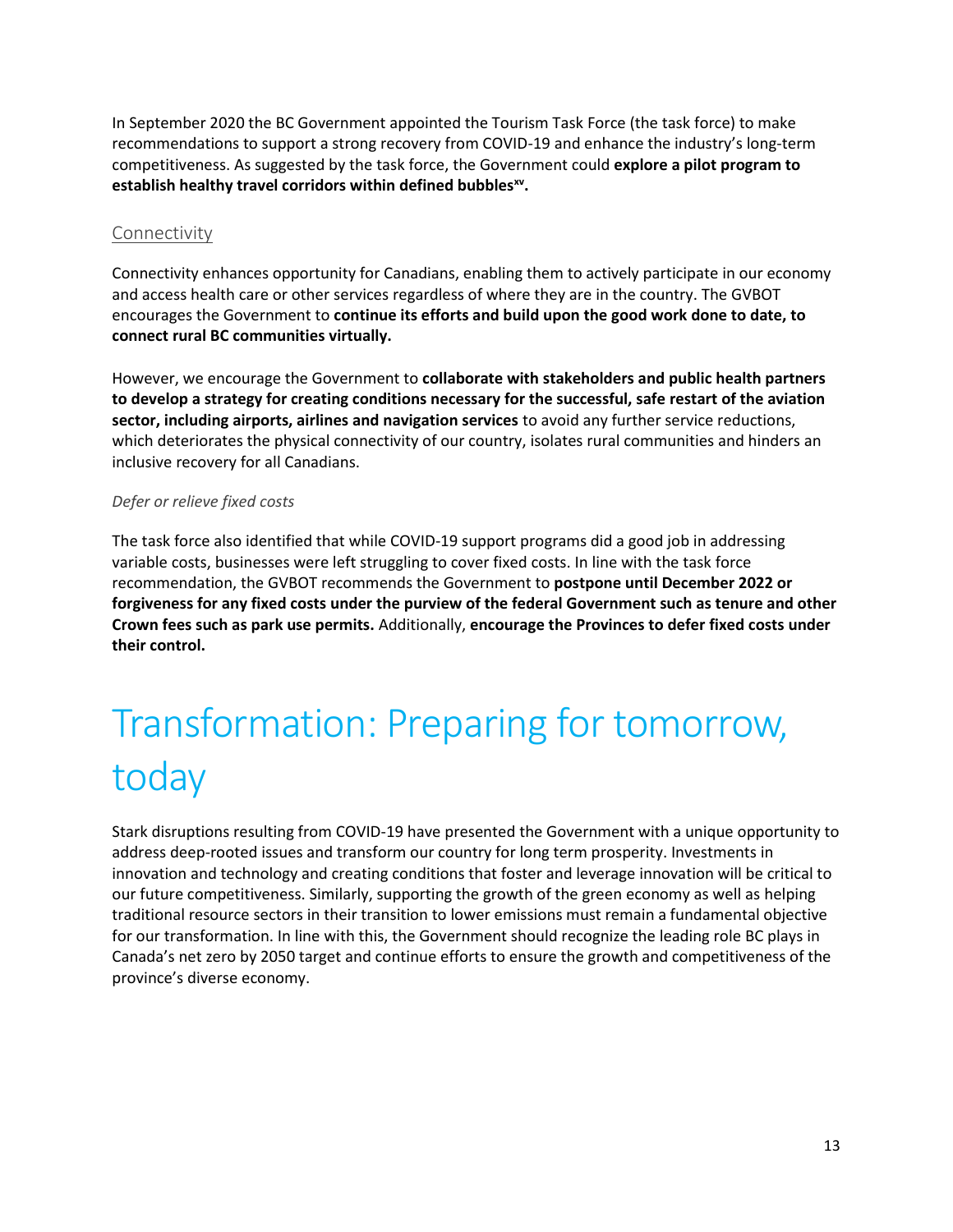## Innovation and technology for business survival and rebuilding competitiveness

COVID-19 has been a catalyst that prompted a vast technological evolution for many individuals and businesses, who began adopting new solutions in response to the pandemic. For example, in a recent GVBOT survey, it was determined that since March 2020, organizations have increasingly innovated and sought out new ways to access customers, as four-in-ten businesses have increased their digital or ecommerce presence since the onset of the pandemic and six-in-ten plan to continue to increase investments in digital technology. Similarly, tele-health saw a notable uptick in demand and academic institutions meaningfully migrated their services to online platforms. With six-in-ten businesses reporting plans to further increase investments in digital technology, **we encourage the Government to continue supporting businesses in pivoting to digital platforms and expanding their digital presence and e-commerce capabilities.** This is especially important for our SMEs, who have been disproportionately impacted by the pandemic, many of which have faced significantly decreased revenues, increased operational costs and added debt loads.



#### **Planned Investments Compared to Pre-COVID Years**

#### *Source: GVBOT Member survey January 2021*

While we welcome the Government's innovation agenda, the GVBOT believes more can be done in this area to ensure a prosperous Canada. In the 2019 World Economic Forum's Global Competitiveness Index, Canada ranked 14th of 141 countries, a two-spot erosion from the previous year. According to the report, "**Further improvements in mobile broadband infrastructure and usage (67th), greater investments in R&D (23rd) and collaboration between companies, universities and research centres (15th) would benefit Canada's competitiveness going forward**" xvi .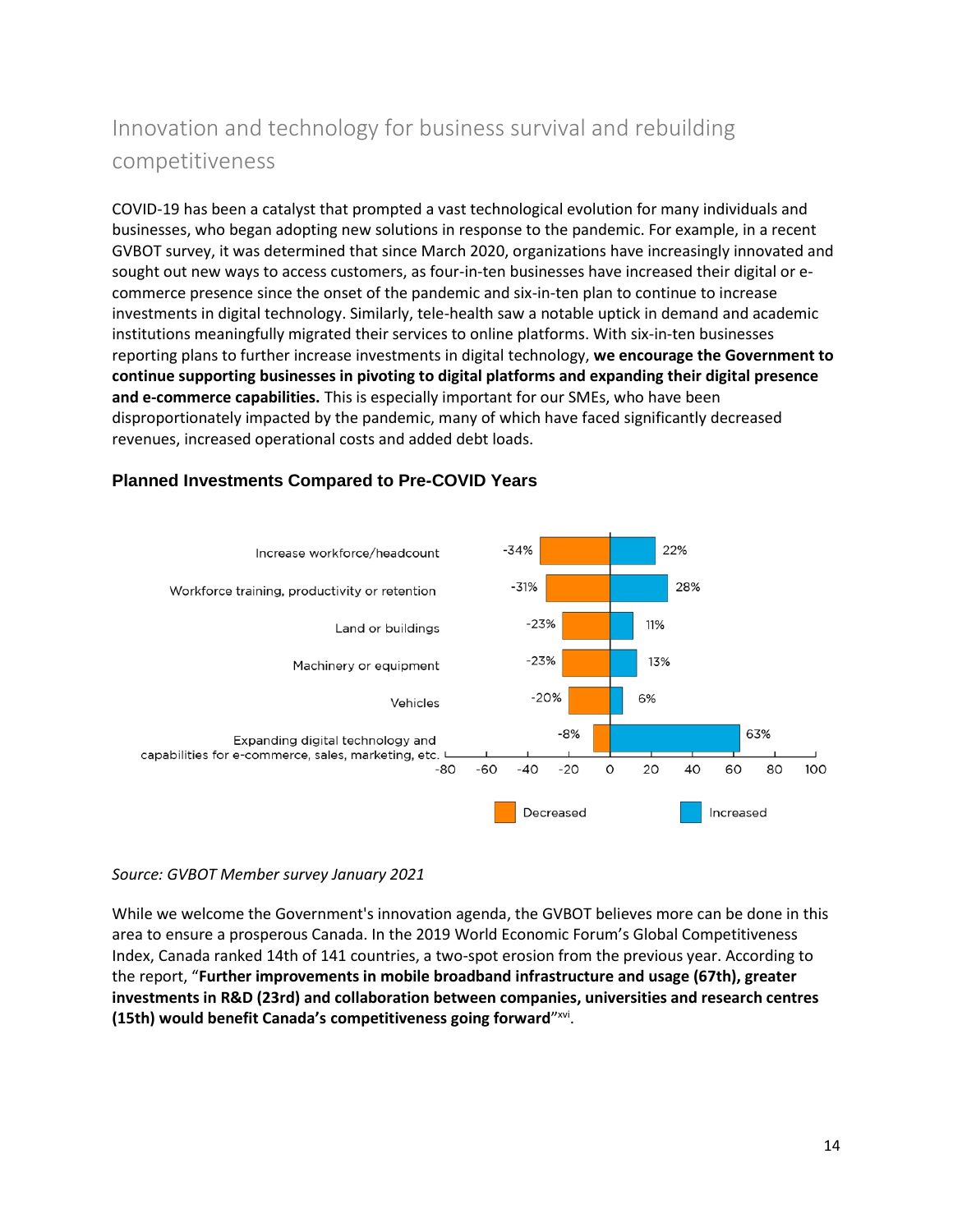#### Fostering innovative technologies that evolve our day-to-day

Many Canadians are coming to recognize the benefits of alternative service delivery models, such as in health, education and public safety, which can often be delivered at a lower cost, allow for more efficient use of resources, can foster broader accessibility and do not require the same infrastructure investments as traditional service delivery models. As we move towards recovery, the Government should **continue supporting the development of innovative alternatives to service delivery to leverage the benefits of this technological evolution and innovations that improve life for Canadians.**

#### A regulatory environment that fosters innovation

As part of our recovery strategy, Canada must embrace the next technological evolution and new technologies such as 5G to be better equipped to attract foreign investment and the highly skilled professionals that will drive our recovery and long-term economic prosperity. This involves **ensuring a consistent and predictable regulatory ecosystem to create the conditions that foster the efficient development and deployment of new technologies, such as 5G.** 5G will play an increasingly important role in unlocking economic opportunities for our nation.

#### Data, technology and innovation

The rise of the intangibles economy (what has been described as "capitalism without capital") is and indeed already has transformed foundations of the global economy. However, Canada's current mix of policies toolkit is centred on a world of tangible assets. The tangible economy is centred on capital and labour as the main factors of production and investment and trade, which raise everyone's boat. The growing trend towards intangible assets is described in detail by Speer & Asselin (2019), where they note the growing trend and importance of data, brands and IP, and the fundamental shifts required in policies and programs to support the new economy

Even prior to COVID-19, the global economy was going through a major adjustment, being shaped by new technologies and technological applications, such as artificial intelligence and nanotechnology. These technologies, and others emerging technologies have the potential to suddenly upend sectors, firms and workers.

To highlight these changes, Speer and Asselin note that the S&P 500, is a telling barometer of how profound the unfolding transition to a data-driven economy is. In 1976, 16 percent of the value of the S&P 500 was in intangibles assets (i.e. brands, IP, data, etc.). Today, intangibles assets comprise 91 percent of the S&P 500's total value. Together, the world's five most valuable data-driven companies are worth well over \$4 trillion (Canada's annual GDP is about \$2 trillion), but their balance sheets show only \$225 billion is in tangible assets, or just over 5 percent of their total value. Increasingly, this is a radically different economy, with new commanding heights.

We recommend that the Government **build off of the work being advanced by the Digital Technology Supercluster to advance a data and intangibles plan, which would focus on cultivating and keeping companies local, growing the technology ecosystem, and commercializing data and IP in Canada.** Additionally, **we encourage the Government to use tax policy not only to support and encourage the undertaking of certain innovative activities in Canada but also to incentivize the retention of IP in the country.**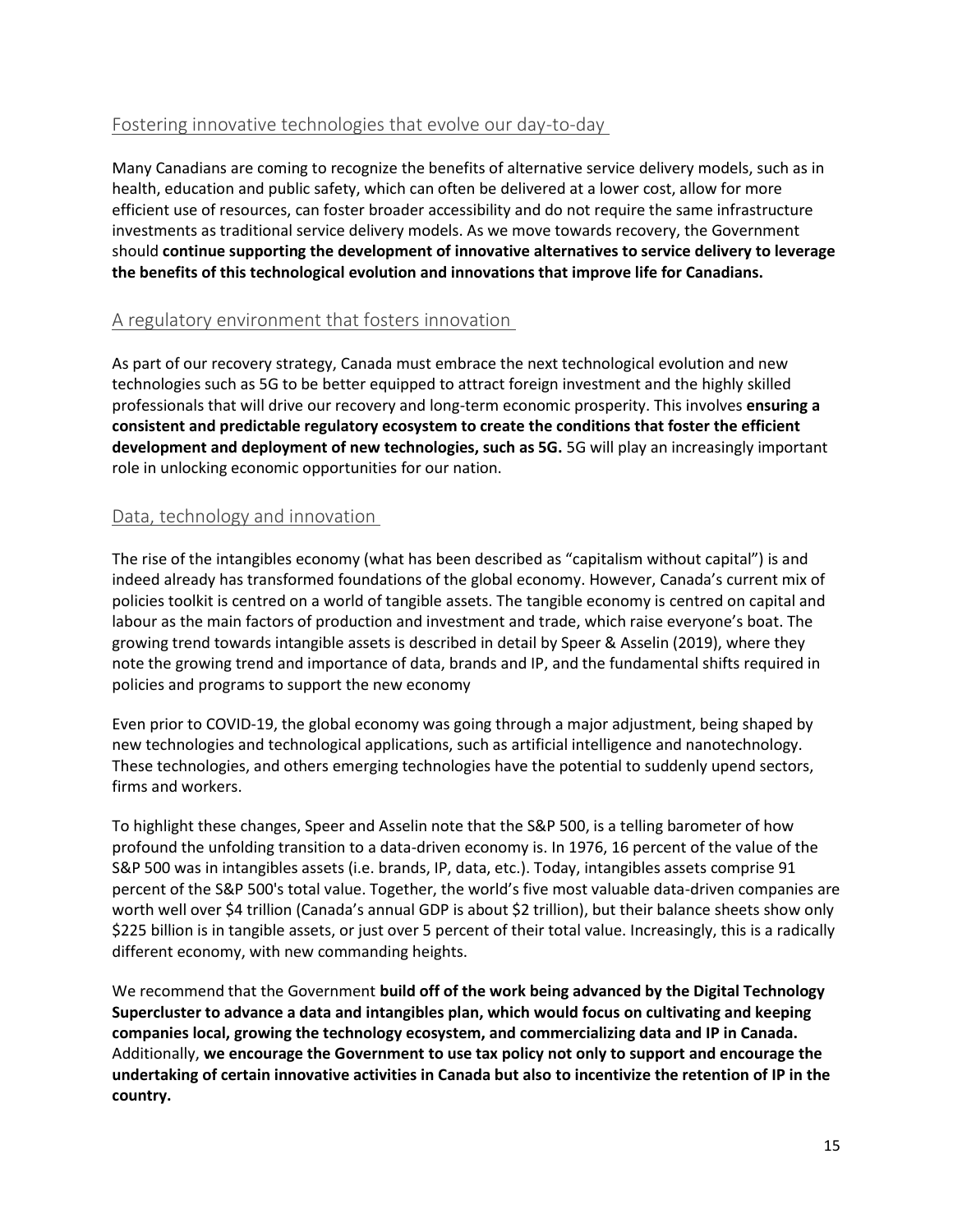In addition, we recommend that the Government **work closely with the Provinces, post-secondary institutions and the private sector, to build support for innovative companies and allocate research funding to Canadian businesses that will commercialize technology and keep IP housed here.**

Finally, to cultivate and support Canadian businesses, **we recommend that governments redouble their procurement efforts to focus on fostering innovation and a local ecosystem, while respecting taxpayers.**

#### Scientific Research and Experimental Development (SR&ED) tax incentive program

The Scientific Research and Experimental Development (SR&ED) tax incentive program is the largest single source of Federal Government support designed to encourage R&D in Canada. Each year, the SR&ED program provides over \$3 billion in tax incentives to over 20,000 claimants. Of these, about 75% are small businesses<sup>xvii</sup>. The expenditure limit for Canadian-controlled private corporations (\$3 million maximum) is based on the previous year's taxable capital. The limit is reduced when taxable capital is greater than \$10 million. Though the tax incentive is intended to drive innovation, there are flaws within the current design that discourage growth and foster mediocrity (once companies cap out or grow too big).

According to EY's annual [Global outlook for tax policy,](https://www.ey.com/Publication/vwLUAssets/ey-the-outlook-for-global-tax-policy-and-controversy-in-2019/$File/ey-the-outlook-for-global-tax-policy-and-controversy-in-2019.pdf) over a third of responding jurisdictions made their R&D incentives more favorable in 2019, in an attempt to maintain or improve their competitive position<sup>xviii</sup>. Similarly, according to EY's 2020 Worldwide R&D Incentives Reference Guide, it is expected that global tax competition will continue to intensify as countries formulate plans to reinvigorate their economies in the wake of COVID-19, resulting in new, expanded or specially focused research and development (R&D) incentive programs<sup>xix</sup>. The report further warns that long-standing innovation incentives, such as Canada's SR&ED tax credits have experienced stricter eligibility and documentation requirements.

The GVBOT recommends the Government to:

- **a. Review and reduce overly strenuous eligibility and documentation requirements for the SR&ED tax credits**
- **b. Revisit the design of the SR&ED credits to promote growth and employ such incentives to their maximum potential**
- **c. Ensure Canada's R&D tax incentives remain globally competitive and attractive by implementing new or expanding existing incentives**

### Green economy

We acknowledge the steps the Government has taken to prioritize the environment by committing to net zero emissions by 2050. Achieving our climate targets is important moving forward and we encourage you to **continue moving in this direction in close consultation with industry - particularly given the challenging economic reality businesses are currently facing - to ensure a measured, economically viable, globally competitive, and fruitful path in our pursuit of an environmentally sustainable nation.**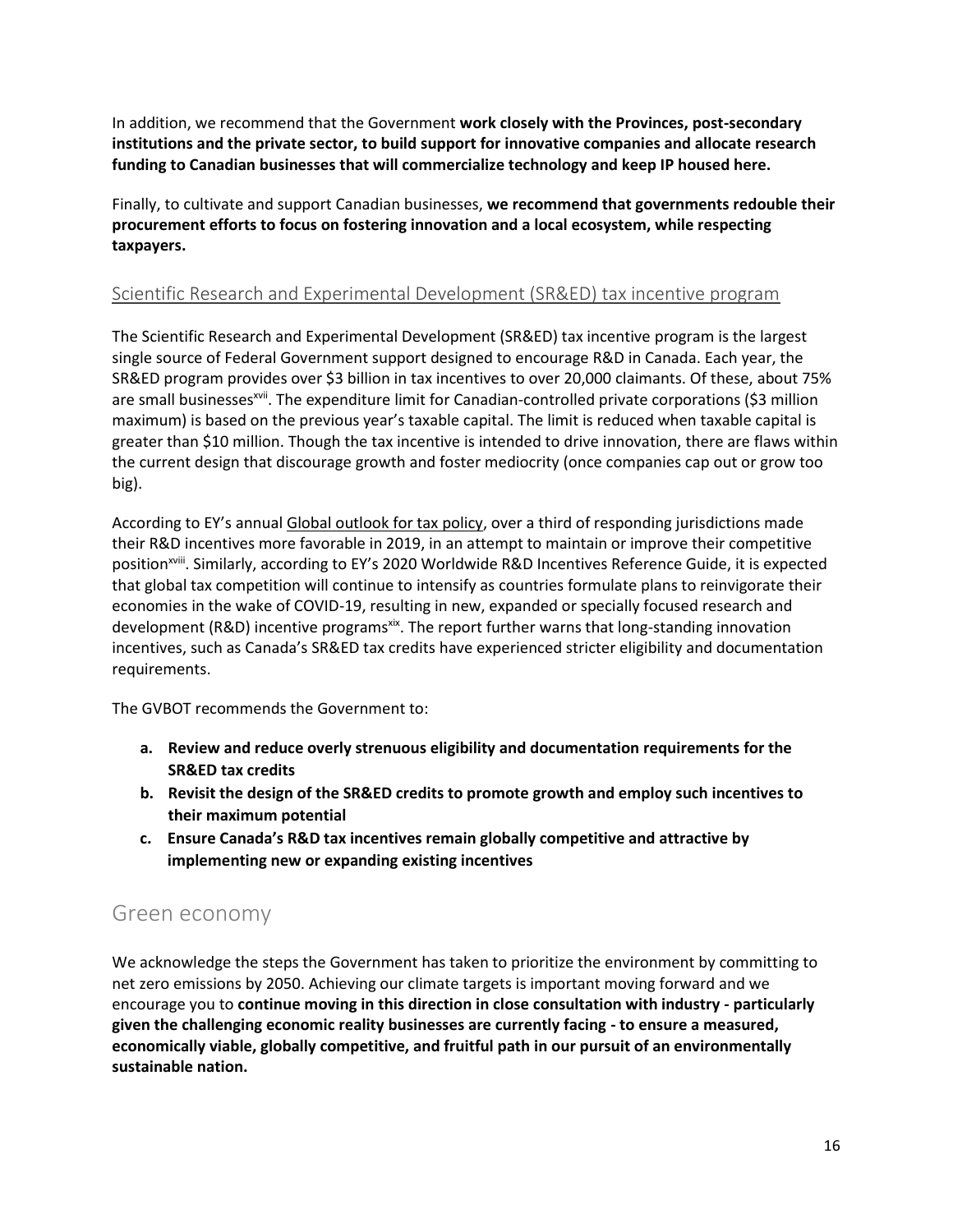The Government's climate plan should recognize the immense generational challenge we face to combat global warming in order to protect future generations while also **recognizing BC's low-carbon advantage, clean tech ecosystem and innovation capacity, key to achieving the country's climate agenda.** We also need to ensure we **view our natural resources as part of the solution to solving the world's climate challenges. Our traditional resource companies are investing heavily in new technologies to lower emissions intensity and ensure top of class sustainability metrics and we encourage the Government to continue supporting them in this transition**. We are also home to new innovative businesses such as Carbon Engineering, Creative Energy and Ballard Power who are developing new technologies and providing solutions that will meaningfully contribute to Canada's efforts to achieve net zero by 2050.

#### Construction

Buildings are among the largest sources of greenhouse gas (GHG) emissions in most countries. In 2019, building construction and operations accounted for the largest share of global total final energy consumption (35%) and energy-related CO2 emissions (38%)<sup>xx</sup>. Ensuring the sustainable construction and energy efficiency of new buildings and improving existing buildings will be critical to reducing emissions and achieving net zero by 2050.

**BC is a leader in green buildings and more support could help expedite the good work already being done by innovative BC construction companies.** We encourage the Government to **prioritize and systematically include low-carbon buildings and building decarbonization measures in recovery efforts**, in order to increase renovation rates, channel investment into low-carbon buildings, stimulate more innovation in green construction and generate the creation of jobs.

## Creating a made-in-BC development agency

The GVBOT is pleased by the federal government's commitment to transform the current Western Economic Diversification (WD) by creating a BC-only focused regional development agency (RDA).

Depending on the measure cited, British Columbia's economy is among the most diversified in terms of our export markets and employment (direct and indirect) and is middle of the pack when looking at the diversification of our nominal GDP. While there are many measures that can be captured, it is clear that BC's economy is quite diversified. Therefore, the goal of a new made-in-BC agency need not necessarily be diversification, rather a focus on competitiveness could be of greater value. Competitiveness could be infused into the mandate while maintaining support for communities that are not diversified or overly reliant on traditional/struggling industries, especially in rural and remote areas. It would also ensure a broad tent to work with traditional industries to adopt new innovations/technologies alongside emerging and more mature leading-edge clusters, which tend to be focused in urban areas.

Some additional principles for consideration as the government determines its terms and conditions for the Agency:

• **Ensure that a BC-only entity is focused on competitiveness, enhancing economic growth and provides a return for taxpayer's investments in terms of its management, administration, and investments.** There should be **strong rigour and incentives to ensure that projects achieve**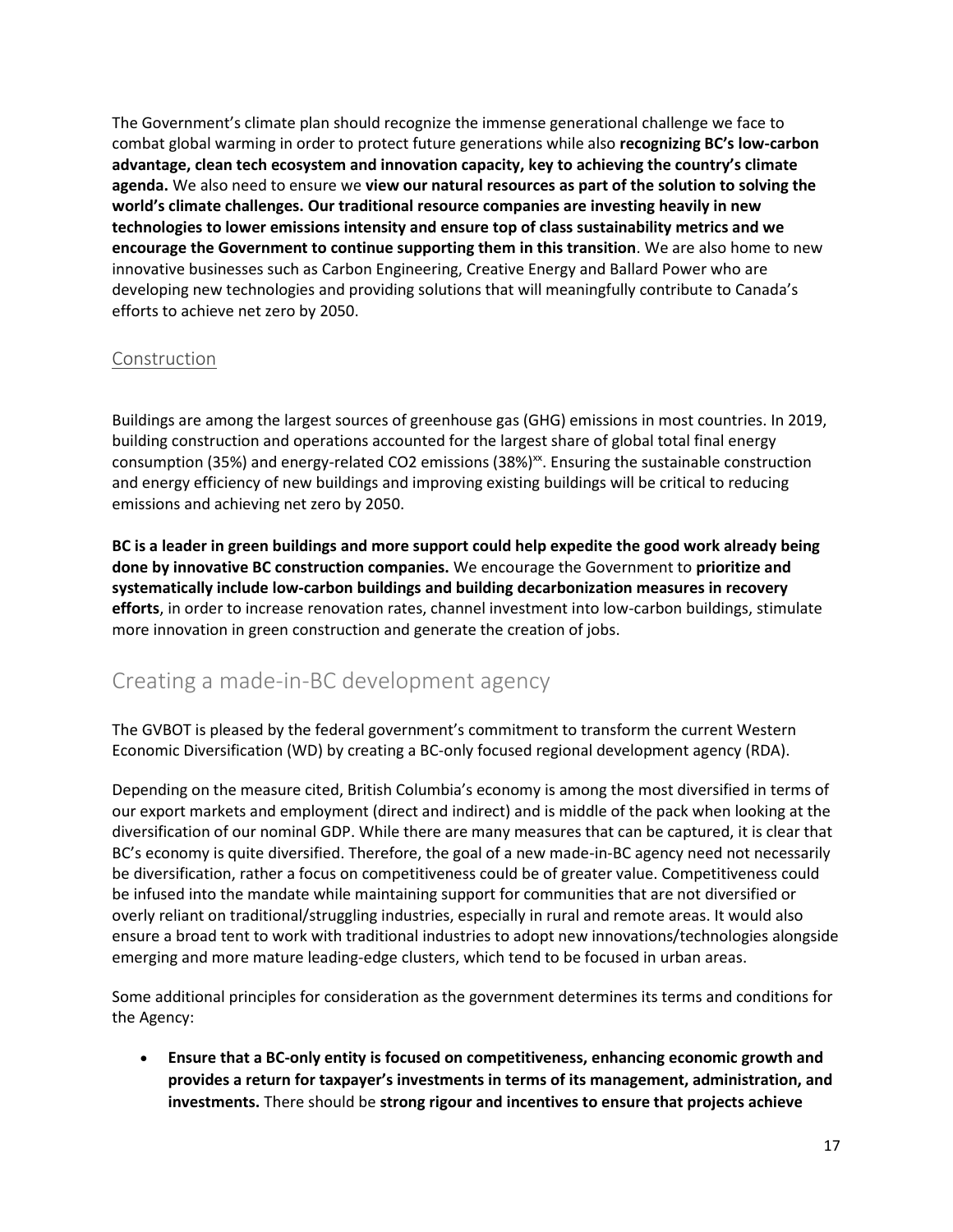**their desired outcomes and are indeed economically enhancing investments** and not pure subsidies.

- In addition to considering the terms and conditions of investment/programming opportunities, **review the differential of investments between different regional development agencies across the country**.
	- $\circ$  In 2019/20, WD was overseeing four provinces and a population of roughly 12 million, with a budget of \$240 million and 211 full-time employees (although data isn't readily available on the spending by province)
	- $\circ$  Quebec is home to 8.5 million residents. CED-Q, the regional development agency for Quebec had a budget of nearly \$325M. ACOA, which oversees all Atlantic provinces, and a population of roughly 2.5 million, had forecast spending of \$352M for 2019-20.
	- $\circ$  If a similar level of spending relative to the population were allocated to BC based on the aforementioned examples, the budget would be between \$194 to \$715 million. The new entity should only increase in size and scope as it demonstrates tangible returns on investment for BC over time.
- **Ensure the BC agency strikes the appropriate balance between supporting specific sectors (life sciences, clean tech, etc.) and programming that has broad applicability for all sectors.** A renewed **focus on high-growth firms in strategic clusters** that will be increasingly important as we enter the fourth industrial revolution. Many of the sectors are already known and served by WD currently. In addition, the GVBOT has worked with the Conference Board of Canada to identify traded clusters and potential export destination markets.
- **Helps BC's high-potential SMEs scale-up**. While there has been much commentary about the lack of head offices, BC's primary advantage is our people, our entrepreneurs. Our province is at or near the top when looking at employment at high-growth firms, for example. Continued cultivation of this ecosystem would be important.
- **Recognizes BC's role as Canada's primary gateway for trade.**
- **Plays a complimentary role to Invest in Canada, in supporting and coordinating, specific to our members and geography, inbound investment to Metro Vancouver.**
- **Continues to work on projects that ties BC's economy and businesses together with other provinces**, a great example could be the facilitation of trade through the north and southern ports in B.C.

Finally, there is a dearth of economic data related to city-regions across Canada. Metro Vancouver (CMA-region) represents 61 per cent of provincial GDP, the vast majority of VC-backed firms are in the region, as well as the vast majority of headquartered offices and by far the largest port in Canada. The list of advancements (and challenges) in the region are long. We recommend the Government to **work with the GVBOT and others to draw out the strengths and weaknesses of our city-region in real time data, which would prove to be a core asset for BC's economy**. In 2016 and again in 2018, we compared Greater Vancouver to 20 other similar city-regions around the world for livability and overall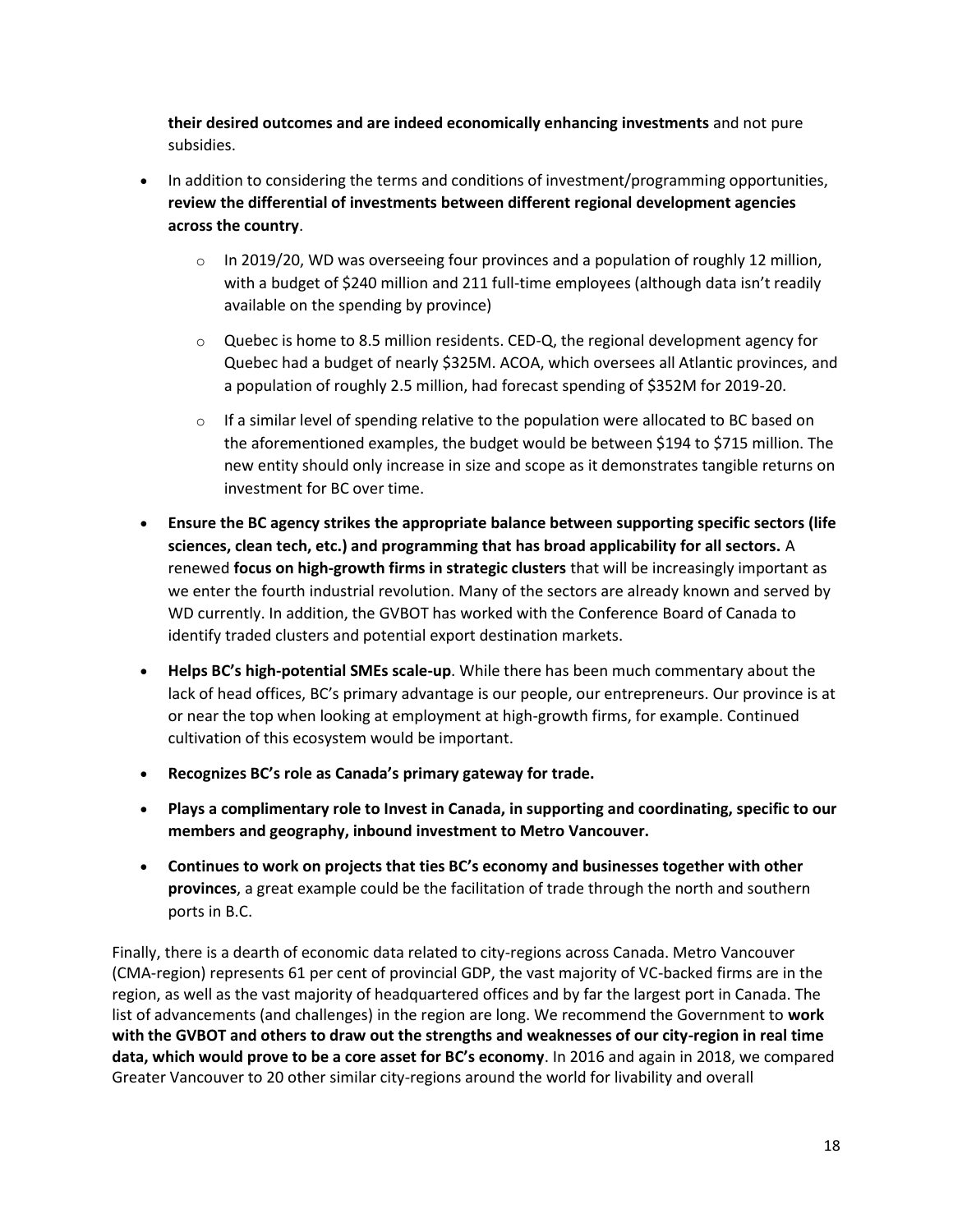competitiveness. The list of indicators used to rank metro-regions is included below. **Measuring the investments made by a new RDA towards improving the region will be key.**

#### **Greater Vancouver's Competitiveness Defined and Compared**

|  | <b>Greater Vancouver's Economy Performance</b> |
|--|------------------------------------------------|
|  |                                                |

|                                                   | Grade |              | <b>Ranking</b> |       |
|---------------------------------------------------|-------|--------------|----------------|-------|
| <b>Indicator</b>                                  | 2018  | 2016         | 2018           | 2016  |
| <b>KPMG's total tax index</b>                     | A     | A            | 4/14           | 3/12  |
| Office rents (US\$ per square foot)               | A     | A            | 6/18           | 5/17  |
| <b>Unemployment rate</b>                          | B     | $\mathsf{C}$ | 6/20           | 10/20 |
| Port cargo tonnage per \$1 million of GDP         | В     | B            | 3/19           | 3/19  |
| Venture capital investment per \$1 million of GDP | B     | c            | 3/14           | 4/11  |
| Labour productivity growth                        | B     | B            | 4/20           | 7/20  |
| Inbound airport seat capacity per capita          | B     | c            | 8/20           | 10/20 |
| Real GDP per capita growth                        | c     | c            | 4/20           | 7/20  |
| Port container traffic (TEUs) per \$1 million GDP | c     | c            | 5/19           | 5/19  |
| Inbound airport cargo tonnage capacity            | c     | c            | 8/20           | 9/20  |
| High-tech employment share                        | c     | c            | 8/20           | 9/19  |
| Number of cruise vessel calls                     | c     | c            | 9/18           | 7/18  |
| <b>Employment growth</b>                          | c     | B            | 13/20          | 12/20 |
| Labour productivity                               | c     | c            | 13/20          | 12/20 |
| Real GDP per capita                               | c     | c            | 13/20          | 14/20 |
| No. of flight destinations at major airport       | c     | ٠            | 14/20          |       |
| After-tax income growth                           | c     | c            | 14/20          | 8/19  |
| No. of participants at int'l association meetings | D     | c            | 9/20           | 8/19  |
| <b>International visitors</b>                     | D     | C            | 12/18          | 11/18 |
| After-tax income per capita                       | D     | с            | 12/20          | 13/20 |
| <b>Market size</b>                                | D     | D            | 16/20          | 16/20 |
| METR on capital investment for businesses         | D     | c            | 17/17          | 10/17 |

*Source: [GVBOT Economic Scorecard 2018](https://www.boardoftrade.com/scorecard2018/#:~:text=Scorecard%202018%20offers%20a%20comprehensive,key%20economic%20and%20social%20indicators.&text=Greater%20Vancouver%20earns%20a%20%E2%80%9CB,overall%20among%2020%20regions%20examined.)xxi*